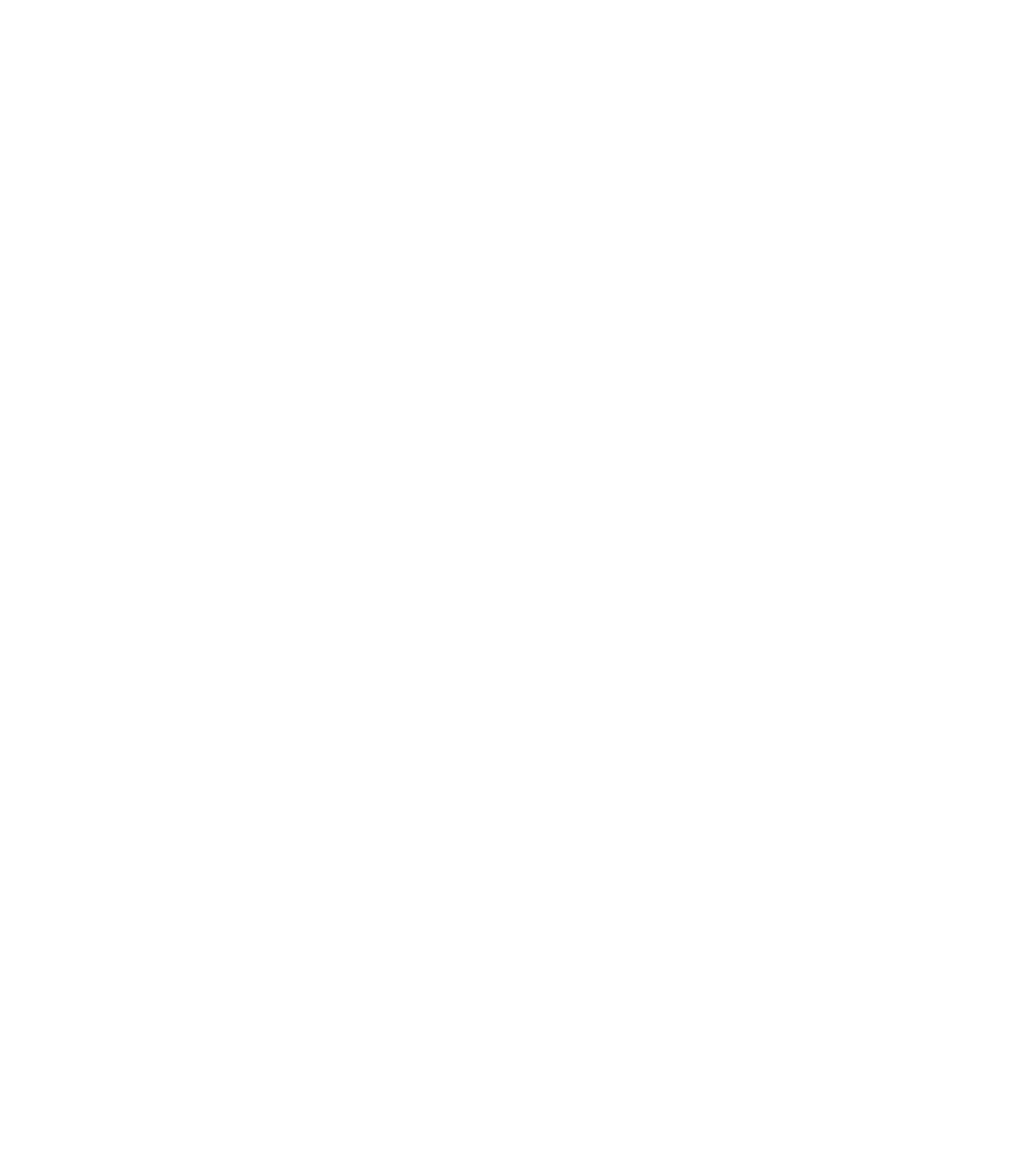# *NET+50 Jumpers and Components Guide*

**Part number/version: 90000282\_C Release date: March 2006 www.digi.com**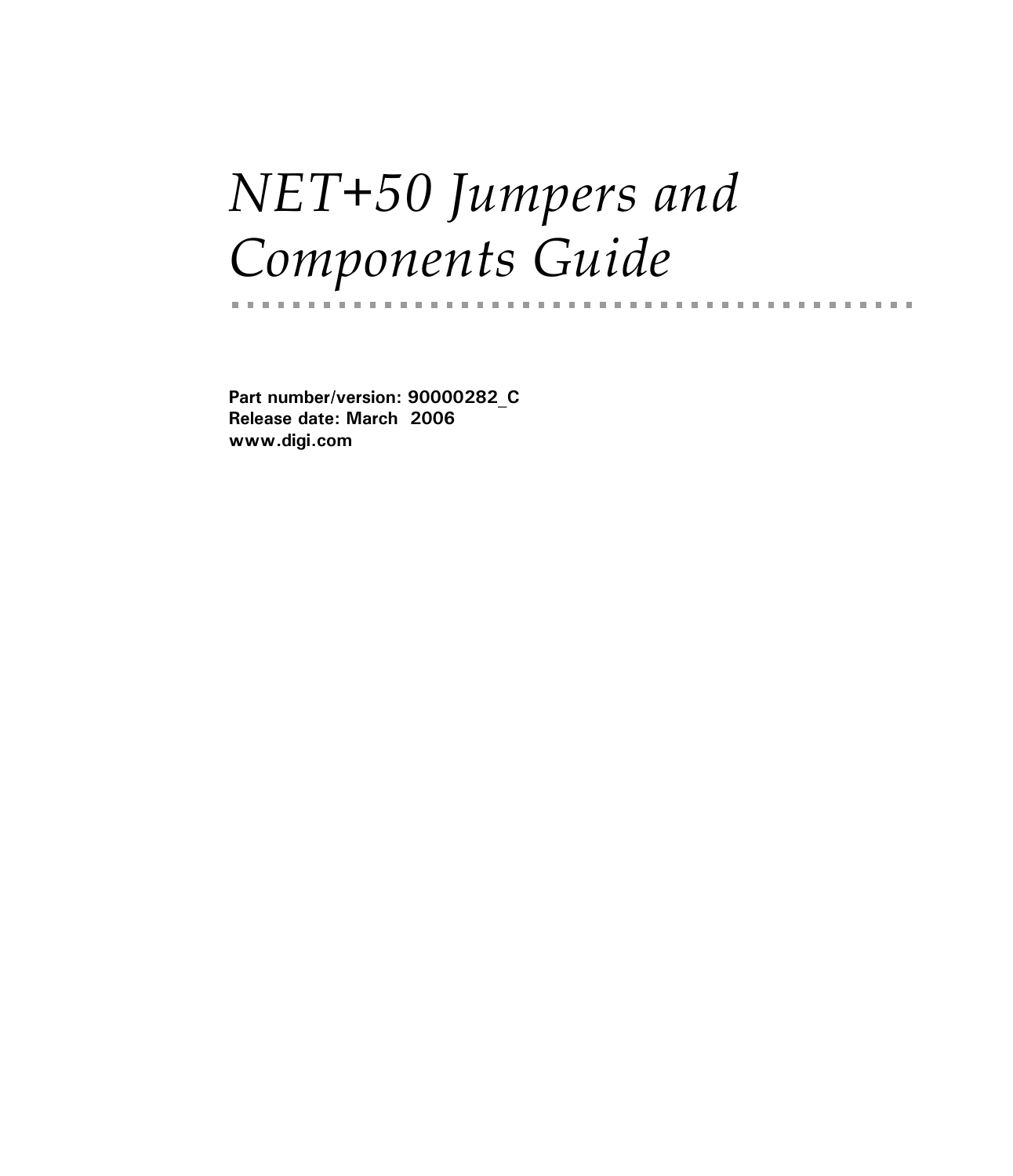©2001-2006 Digi International Inc. Printed in the United States of America. All rights reserved.

Digi, Digi International, the Digi logo, the Making Device Networking Easy logo, NetSilicon, a Digi International Company, NET+, NET+OS and NET+Works are trademarks or registered trademarks of Digi International, Inc. in the United States and other countries worldwide. All other trademarks are the property of their respective owners.

Information in this document is subject to change without notice and does not represent a committment on the part of Digi International.

Digi provides this document "as is," without warranty of any kind, either expressed or implied, including, but not limited to, the implied warranties of, fitness or merchantability for a particular purpose. Digi may make improvements and/or changes in this manual or in the product(s) and/or the program(s) described in this manual at any time.

This product could include technical inaccuracies or typographical errors. Changes are made periodically to the information herein; these changes may be incorporated in new editions of the publication.

**Digi International 11001 Bren Road East Minnetonka, MN 55343 U.S.A. United States: +1 877 912-3444 Other locations: +1 952 912-3444**

**www.digi.com/support www.digi.com**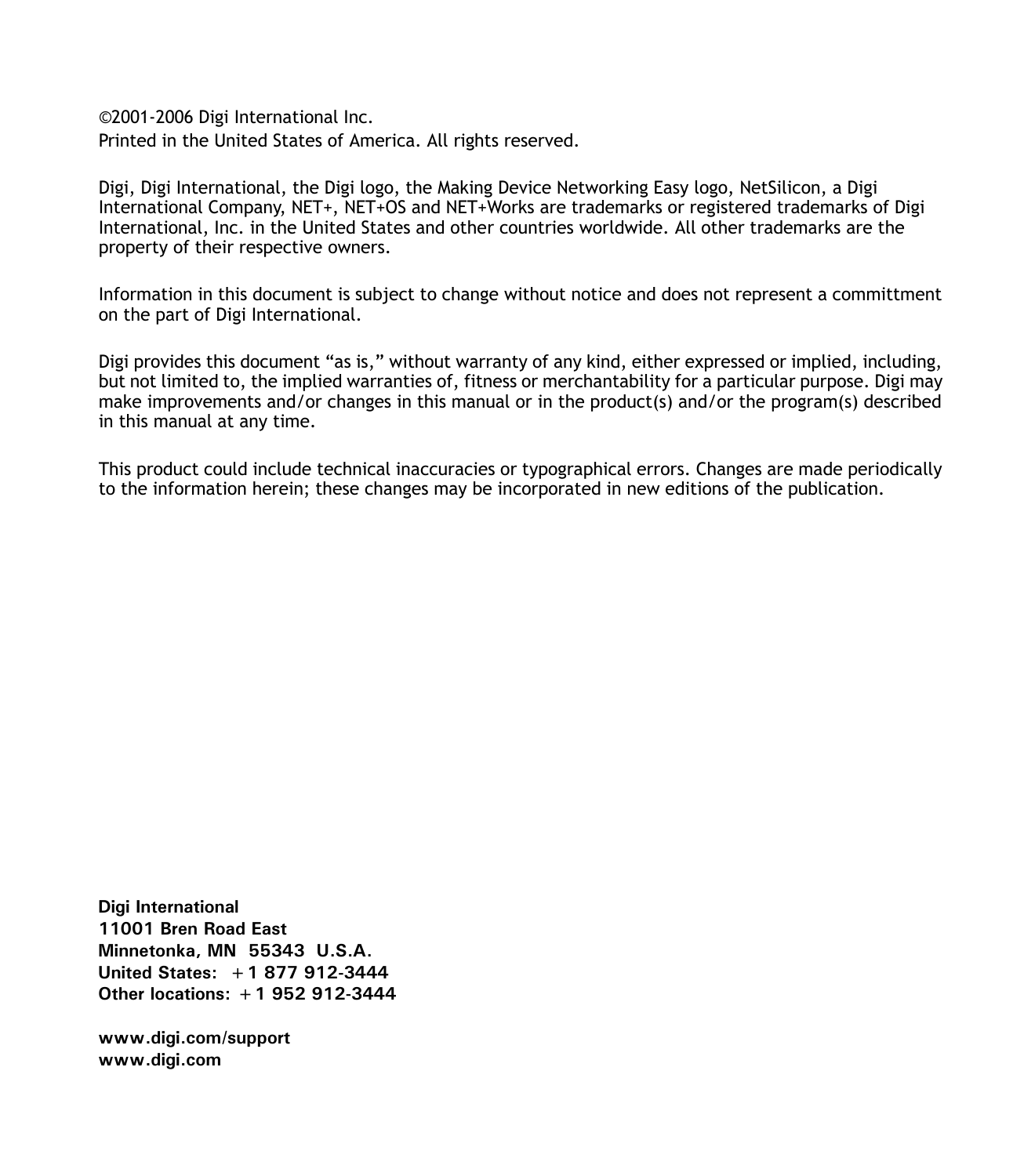# Contents

 $\mathbf{r}$  , and  $\mathbf{r}$ 

| Chapter 3: NET + Works Development Board Bill of |
|--------------------------------------------------|
|                                                  |
|                                                  |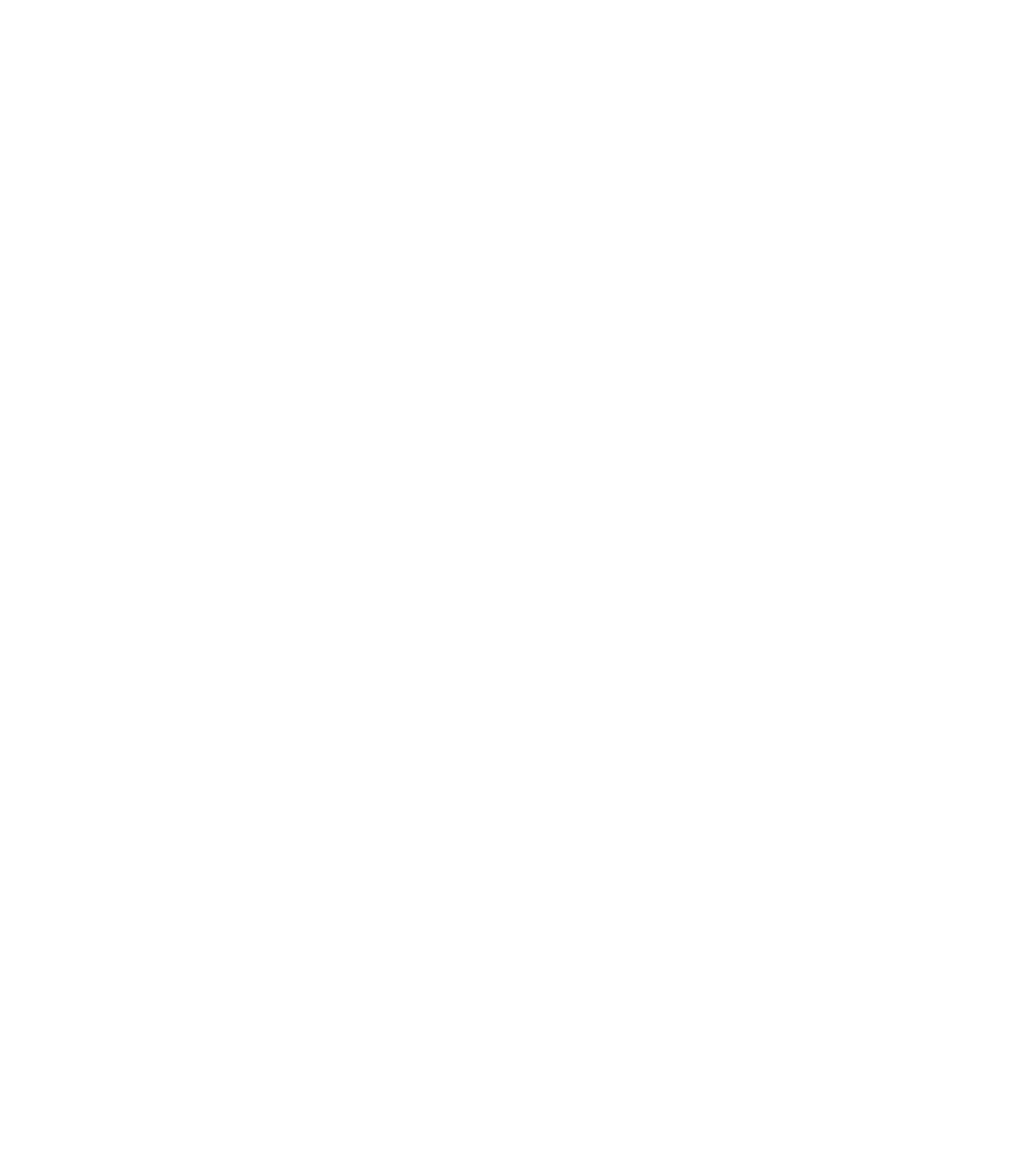# Q Q Q Q Q Q Q Q Q Q Q Q Q Q Q Q Q Q Q Q Q Q Q Q Q Q Q Q Q Q Q Q Q Q Q Q Q Q Q Q Q Q Q Q Q Q *Using This Guide*

 $\mathbf R$ eview this section for basic information about this guide, as well as for general support contact information.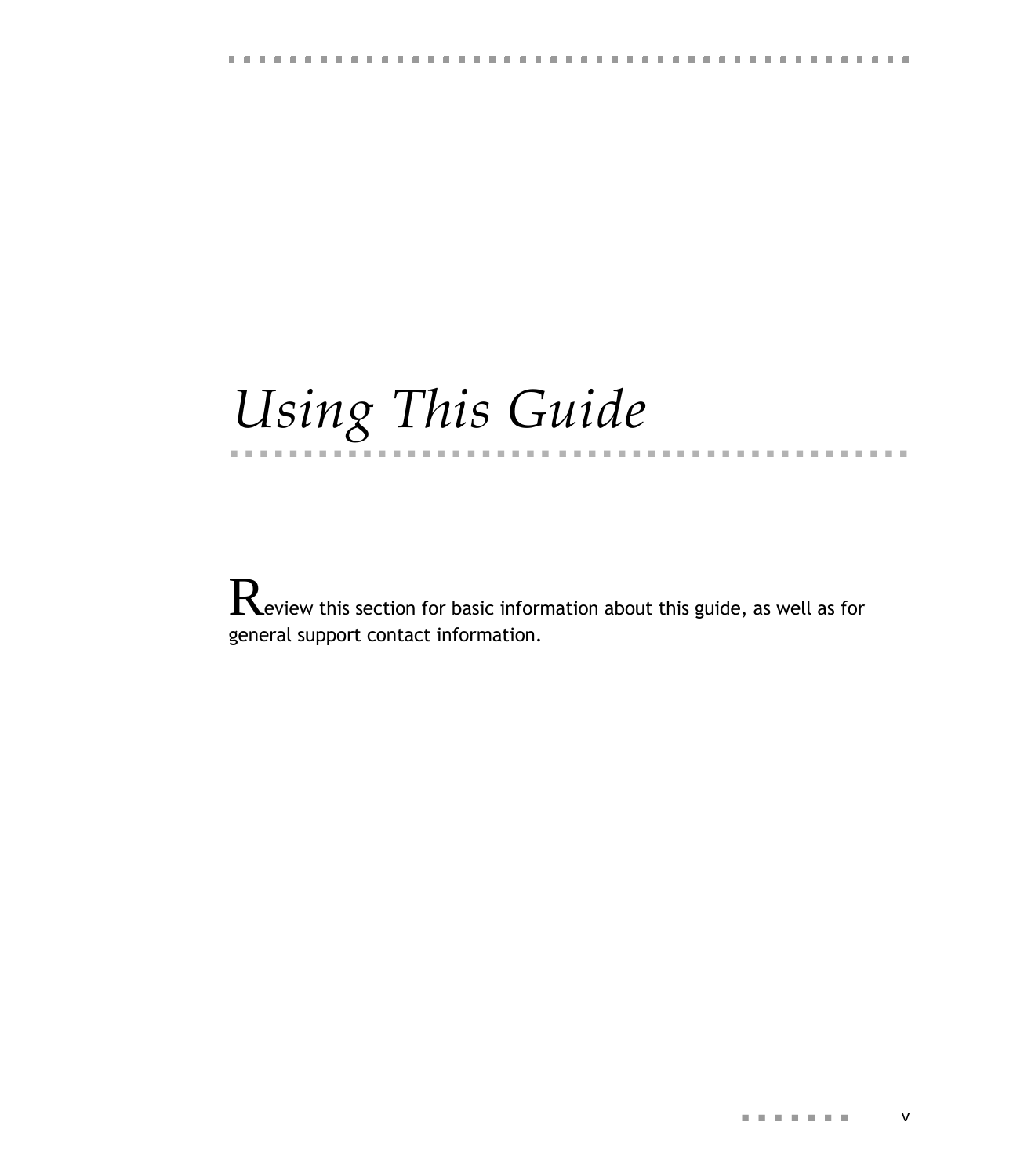### **About this guide**

This guide provides information about the jumpers and components of the NET+50 development board. The NET+50, part of the Digi NET+ARM line of SoC (System-on-Chip) products, supports any type of high bandwidth application in Intelligent Networked Devices.

The NET+ARM chip is part of the NET+Works integrated product family, which includes the NET+OS network software suite.

#### **Who should read this guide**

This guide is for hardware developers, system software developers, and application programmers who want to use the NET+50 for development.

To complete the tasks described in this guide, you must:

- **Understand the basics of hardware and software design, operating** systems, and microprocessor design.
- Understand the NET+50 architecture.

#### **What's in this guide**

This table shows where you can find information in this guide:

| To read about                                                                                    | See                            |
|--------------------------------------------------------------------------------------------------|--------------------------------|
| A description of the NET + Works development Chapter 1, "Hardware Description"<br>board hardware |                                |
| The $NET + 50$ board schematics                                                                  | Chapter 2, "Schematics"        |
| The bill of materials (BOM) for the $NET + 50$<br>development board                              | Chapter 3, "Bill of Materials" |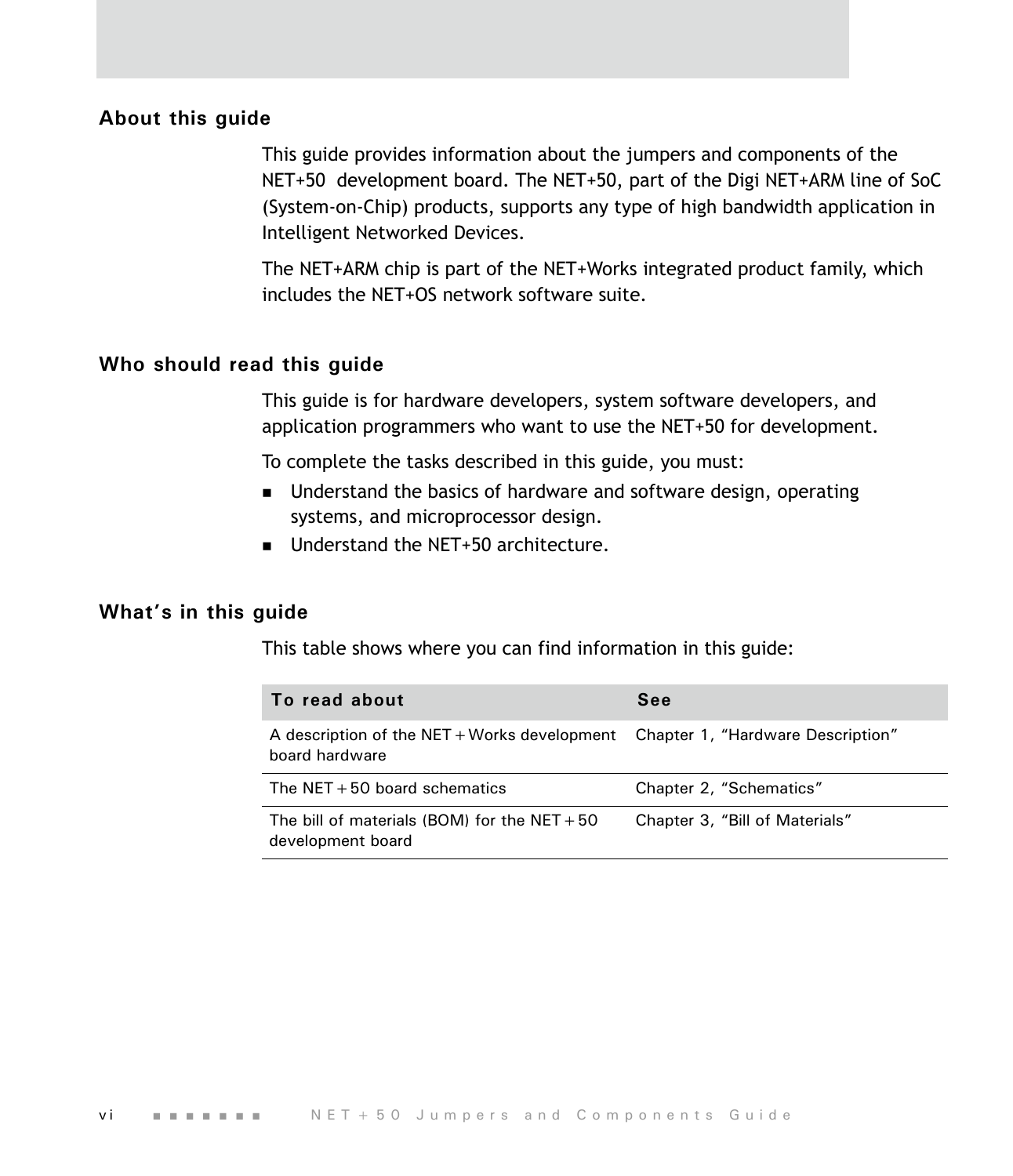### **Conventions used in this guide**

This table describes the typographic conventions used in this guide:

| This convention                  | Is used for                                                                                   |
|----------------------------------|-----------------------------------------------------------------------------------------------|
| <i>italic</i> type               | Emphasis, new terms, variables, and document titles.                                          |
| bold, sans serif type            | Menu commands, dialog box components, and other<br>items that appear on-screen.               |
| Select Menu $\rightarrow$ option | Menu commands. The first word is the menu name; the<br>words that follow are menu selections. |
| monospaced type                  | Filenames, pathnames, and code examples.                                                      |

#### **Related documentation**

- For information about the chip you are using, see the *NET+50 Hardware Reference*.
- **For information about third-party products and other components, review** the documentation CD-ROM that came with your development kit.

### **Documentation updates**

Digi occasionally provides documentation updates on the Web site.

Be aware that if you see differences between the documentation you received in your NET+Works package and the documentation on the Web site, the Web site content is the latest version.

### **Customer support**

To get help with a question or technical problem with this product, or to make comments and recommendations about our products or documentation, use the contact information listed in the table shown next.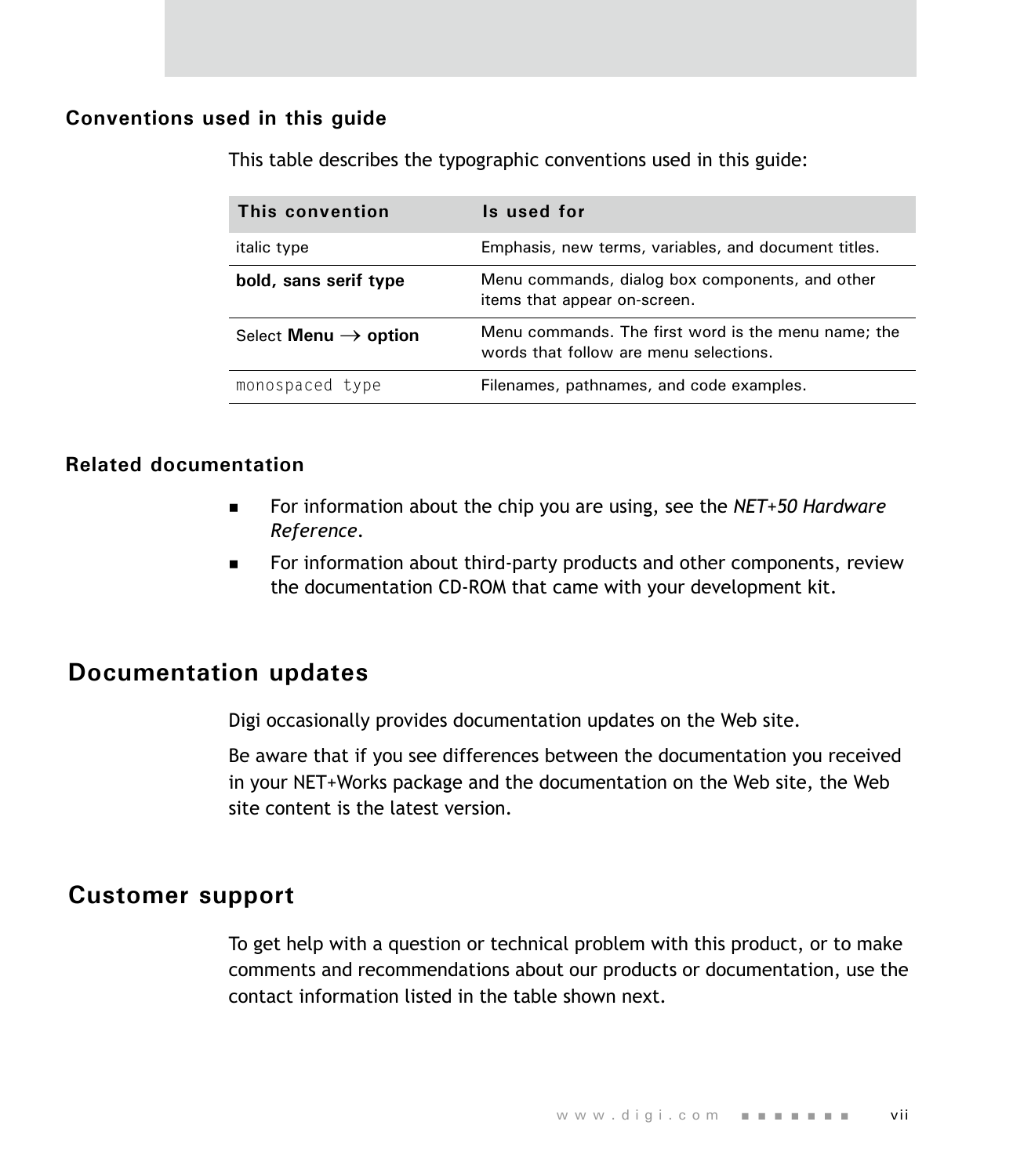| For                      | <b>Contact information</b>                                       |
|--------------------------|------------------------------------------------------------------|
| Technical support        | Telephone: 1 877 912-3444/ 1 952 912-3456<br>Fax: 1 952 912-4960 |
| Documentation            | techpubs@digi.com                                                |
| Digi home page           | www.digi.com/support/eservice/eservicelogin.jsp                  |
| Online problem reporting | www.digi.com/problemreporting.jsp                                |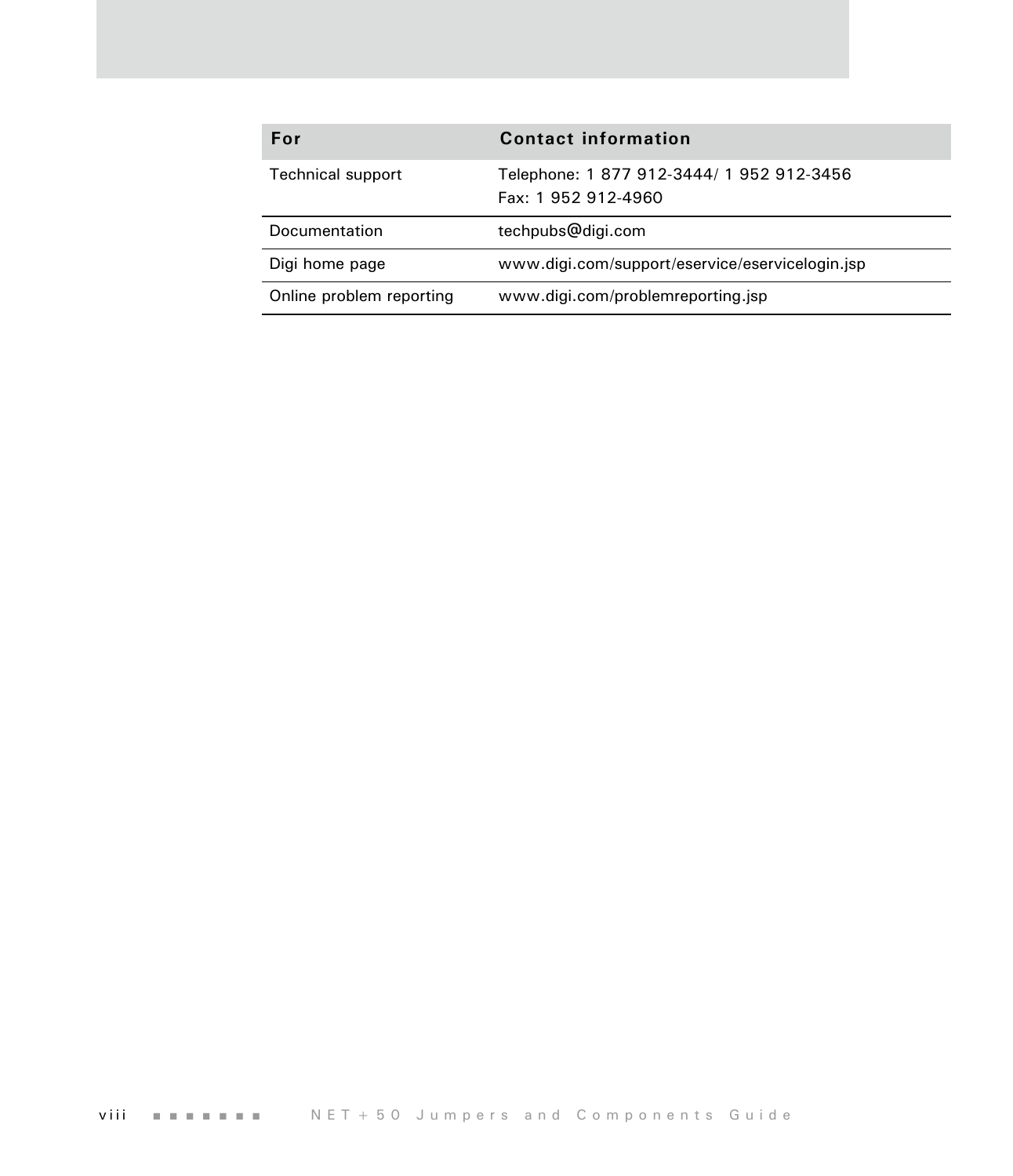# <span id="page-10-0"></span>*Hardware Description*

**CHAPTER 1**

 $\Gamma$  his chapter provides a hardware description of the NET+Works development board. In addition, this chapter describes how to configure the base address for each chip select, DIP switches, and the 1284 parallel port and ENI interfaces.

Q Q Q Q Q Q Q Q Q Q Q Q Q Q Q Q Q Q Q Q Q Q Q Q Q Q Q Q Q Q Q Q Q Q Q Q Q Q Q Q Q Q Q Q Q Q

The board is identifiable by this information:

- **Market name.** NET+Works Development Board
- **Part number.** 6127030
- **Test reference.** S2NCCTP

The NET+50 consists of a 208 plastic-quad-flat-pack (PQFP) package and a 208 ballgrid-array (BGA) package. A high-performance, highly-integrated 32-bit chip, the NET+50 is designed for use in intelligent network devices and Internet appliances.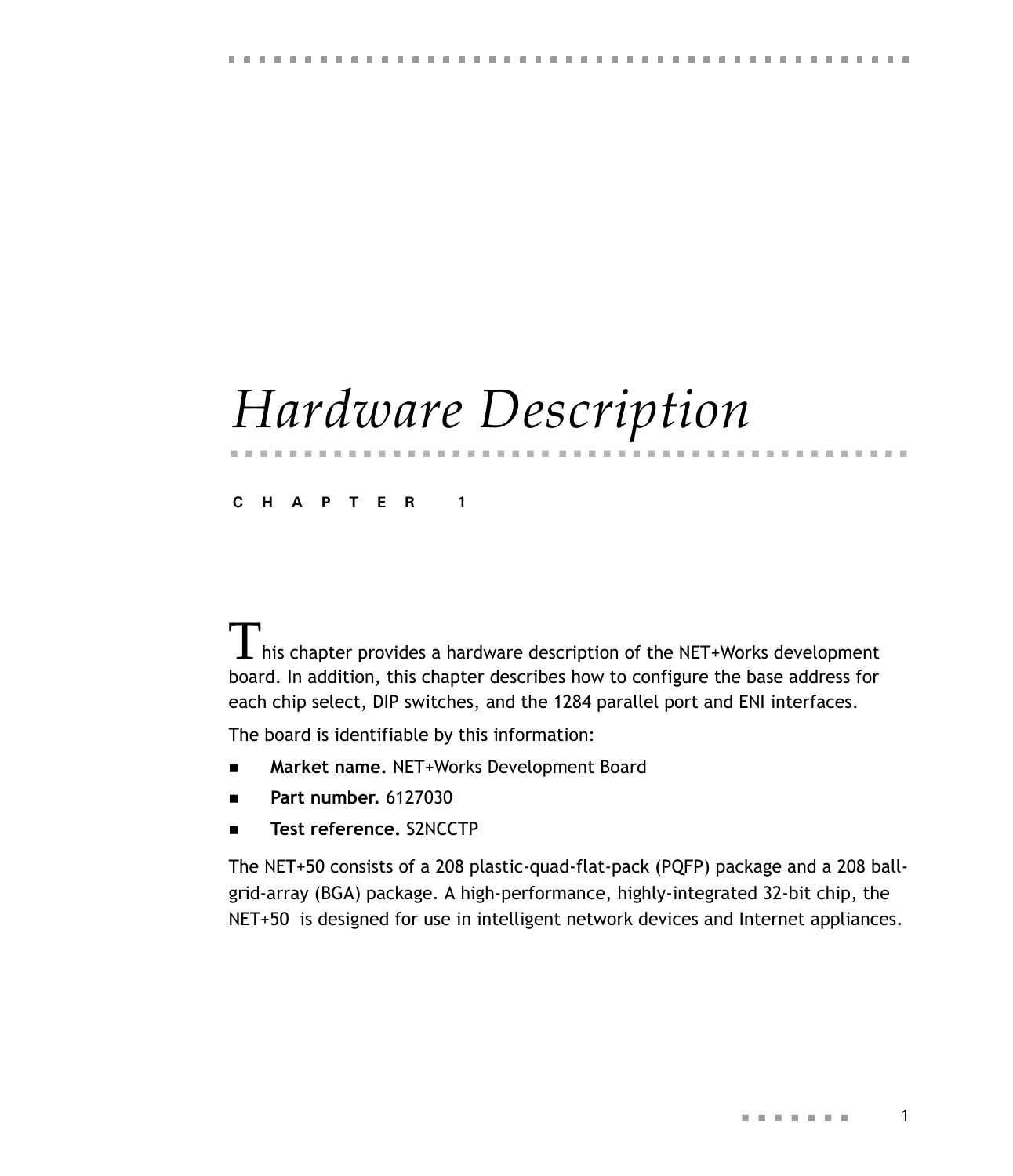## <span id="page-11-0"></span>**Features of the development board**

<span id="page-11-14"></span>The NET+Works development board provides these basic features:

44.3 MHz NET+50 (BGA).

<span id="page-11-5"></span>The NET+50 BGA development board supports applications using the NET+50 QFP processor.

<span id="page-11-9"></span>. . . . . . . .

<span id="page-11-13"></span><span id="page-11-10"></span>. . . . . . . .

- <span id="page-11-11"></span>18.432 MHz crystal, with option for external oscillator.
- **ARM JTAG ICE port.**
- <span id="page-11-12"></span><span id="page-11-2"></span>**Six LED indicators: two each on PORT C, PORT B, and the Ethernet connector.**
- <span id="page-11-8"></span>**2 ASYNC 1 Mbps serial ports, one with RS485 option, user selectable.**
- 10/100BaseT Ethernet port.
- <span id="page-11-7"></span>8Kx8 EEPROM, expandable to 32Kx8.
- Serial EEPROM standard (64K, 8192x8, SPI part on GPIO pins).
- <span id="page-11-6"></span>16Mb DRAM.
- 2MB flash, expandable to 16 MB.
- MIC Port (GPIO, IEEE1284, ENI) interface connector.
- Bootstrap configuration DIP switches.
- Expansion board plugs. All NET+ARM bus signals are brought out.
- TEK Mictor headers for logic analyzer connections.
- Large breadboard area.

## <span id="page-11-3"></span><span id="page-11-1"></span>**Chip select configuration**

The peripheral devices are connected to specific chip selects on the NET+ARM chip.

<span id="page-11-4"></span> $\mathbf{B}$  and  $\mathbf{B}$ 

The base address for each chip select must be configured using NET+ARM internal registers, as listed in this table: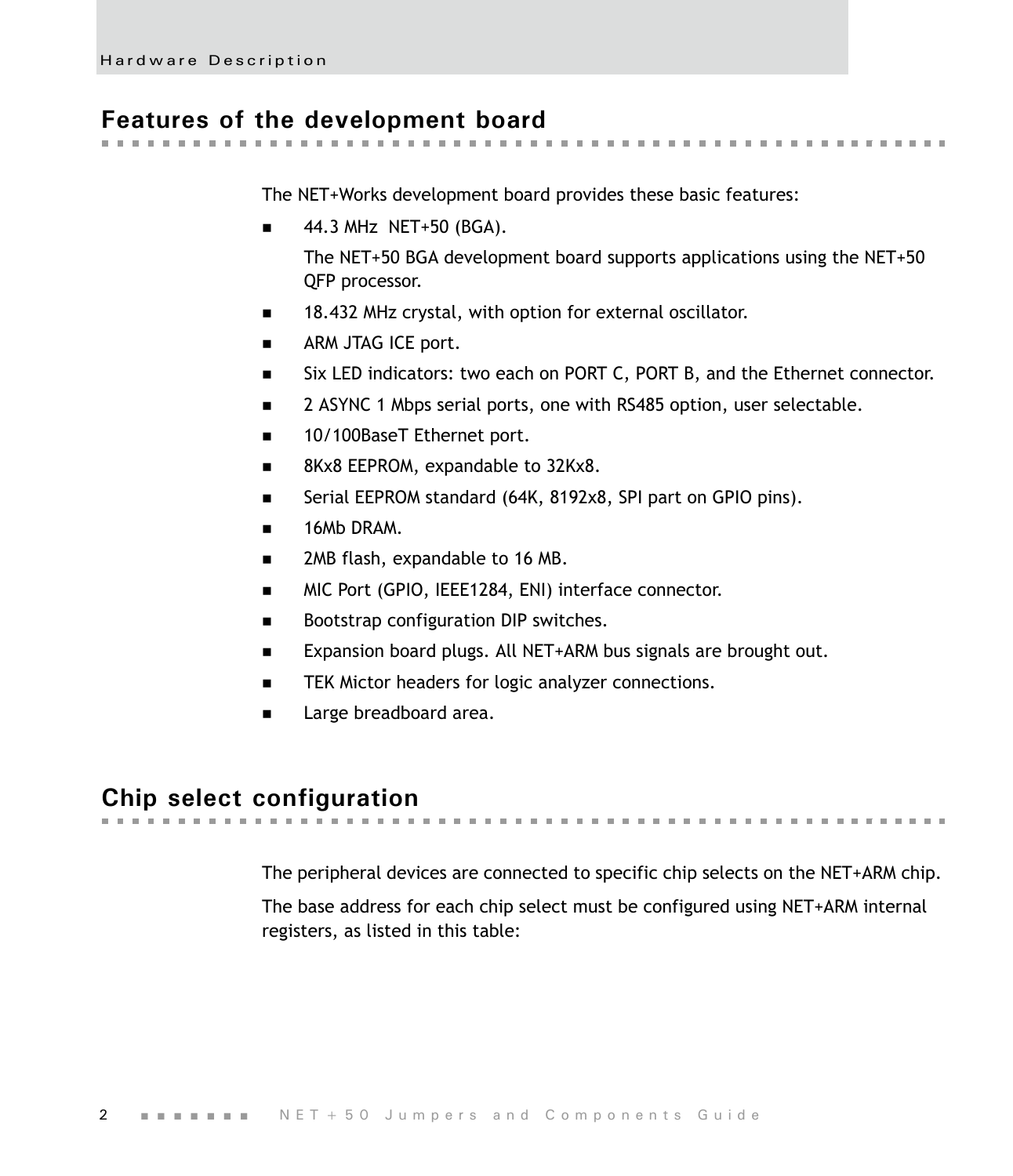| Chip select     | Peripheral                                   | Maximum size              |
|-----------------|----------------------------------------------|---------------------------|
| C <sub>SO</sub> | <b>Flash</b>                                 | 16 MB                     |
| CS <sub>1</sub> | <b>SDRAM</b>                                 | 16 MB                     |
| CS <sub>2</sub> | <b>Expansion connector</b>                   | 256 KB                    |
| CS <sub>3</sub> | Parallel EE (default) or expansion connector | 32 KB (default) or 256 KB |
| CS <sub>4</sub> | <b>Expansion connector</b>                   | 256 KB                    |

*Table 1: Chip select configuration*

# <span id="page-12-0"></span>**Jumpers and single DIP switch SW2**

<span id="page-12-1"></span>This table defines the jumpers and DIP switch designations:

| Jumper          | <b>Purpose</b>                                                       |
|-----------------|----------------------------------------------------------------------|
| JP <sub>1</sub> | Serial port B 232 = 1-2 (default); $485 = 2-3$                       |
| JP <sub>2</sub> | Serial port B 232 = ON (default); $485$ = OFF (on a single pin only) |
| SW <sub>2</sub> | Serial port B 232 = 1-4 ON, 5-8 OFF (default); 485 = 1-4 OFF, 5-8 ON |
| P5-P6           | $x16$ vs x 32 bit SDRAM configuration - SDRAM = $x32$ (default)      |
| P7-P9           | $x16$ vs x 32 bit flash configuration - flash = $x16$ (default)      |

*Table 2: Jumpers and DIP switches*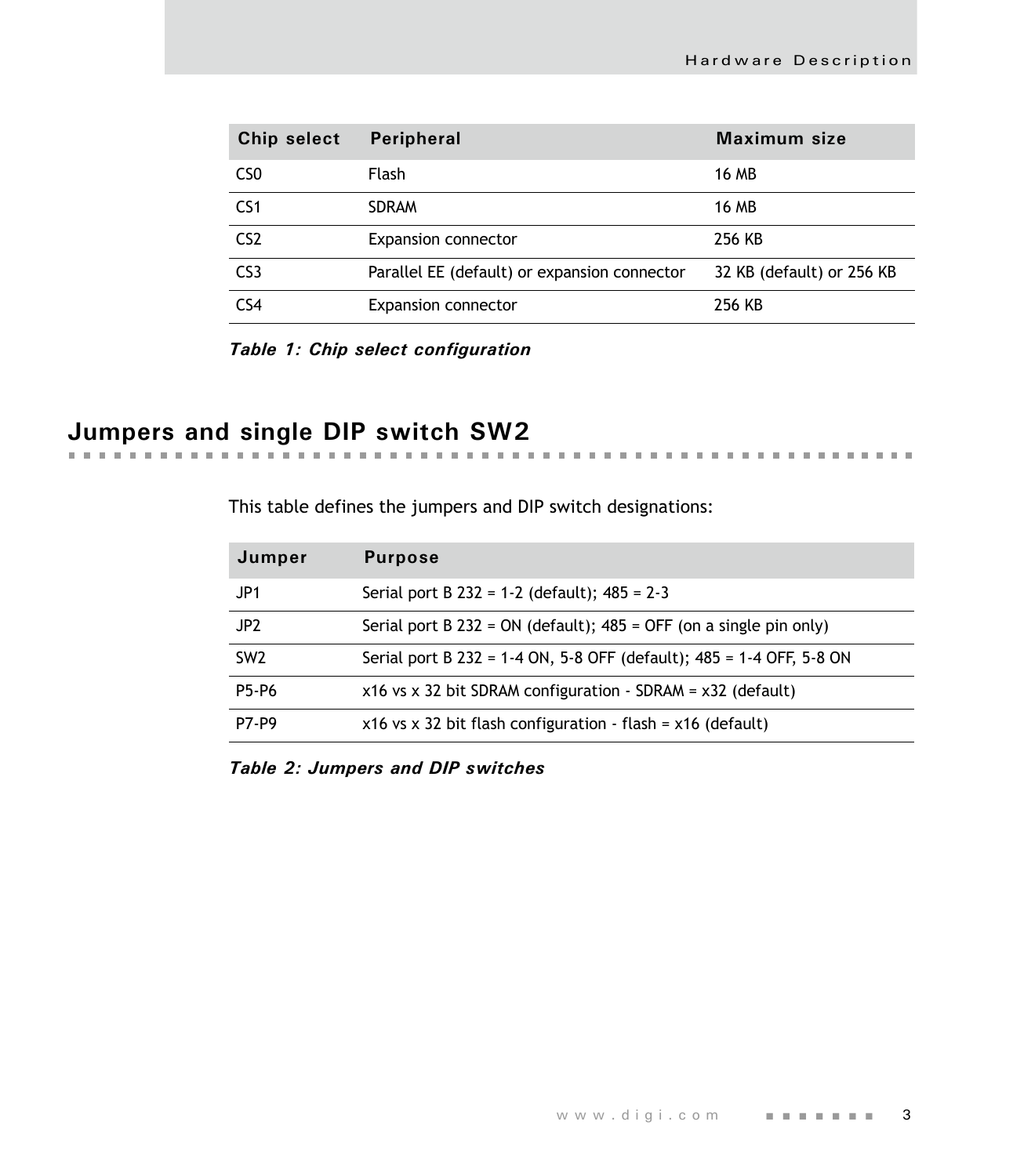**Contract Contract** 

 $\mathbf{m}$  ,  $\mathbf{m}$ 

<span id="page-13-1"></span> $\sim$  $\sim$ 

#### <span id="page-13-0"></span>**Connectors** . . . . . . . .

| Reference number | <b>Type</b>   | <b>Purpose</b>                                  |
|------------------|---------------|-------------------------------------------------|
| .11/.12          | Mini/din jack | Power connector - 5 pin din populated           |
| J3               | RJ45 MAG-jack | 10/100 BT Ethernet with LEDs                    |
| $J4-8$           | Mictor 38 pin | TEK configured emulator headers                 |
| P <sub>1</sub>   | DB9 male      | Serial port A RS232, 1 Mbps, full modem support |
| P <sub>2</sub>   | DB9 male      | Serial port B RS232, 1 Mbps or RS485            |
| P <sub>3</sub>   | Header 2x7    | ARM ICE port                                    |
| P4               | Header 1x6    | Manufacturing test plug                         |
| P <sub>10</sub>  | Header 50 pin | MIC port interface - IDC or PCB to PCB          |
| P <sub>11</sub>  | Header 60 pin | Expansion interface D31:16 - IDC or PCB to PCB  |
| P <sub>12</sub>  | Header 60 pin | Expansion interface D15:00 - IDC or PCB to PCB  |

 $\sim$ 

. . . . . . . . . . . . . . . . .

This table defines the connectors and their designations:

#### *Table 3: Connectors*

This information applies to P10, P11, and P12:

- **Mating connectors:** 
	- Nanoflex high density connectors
	- Yamaichi (search for part number or nfs); http://www.yamaichi.us/
- **PBC** socket:
	- P10 (change 50 to 60 for P11-P12)
	- $-$  nfs-50-1314xx
- **ICD** socket with strain relief:
	- P10 (change 50 to 60 for P11-12
	- nfs-50A-0111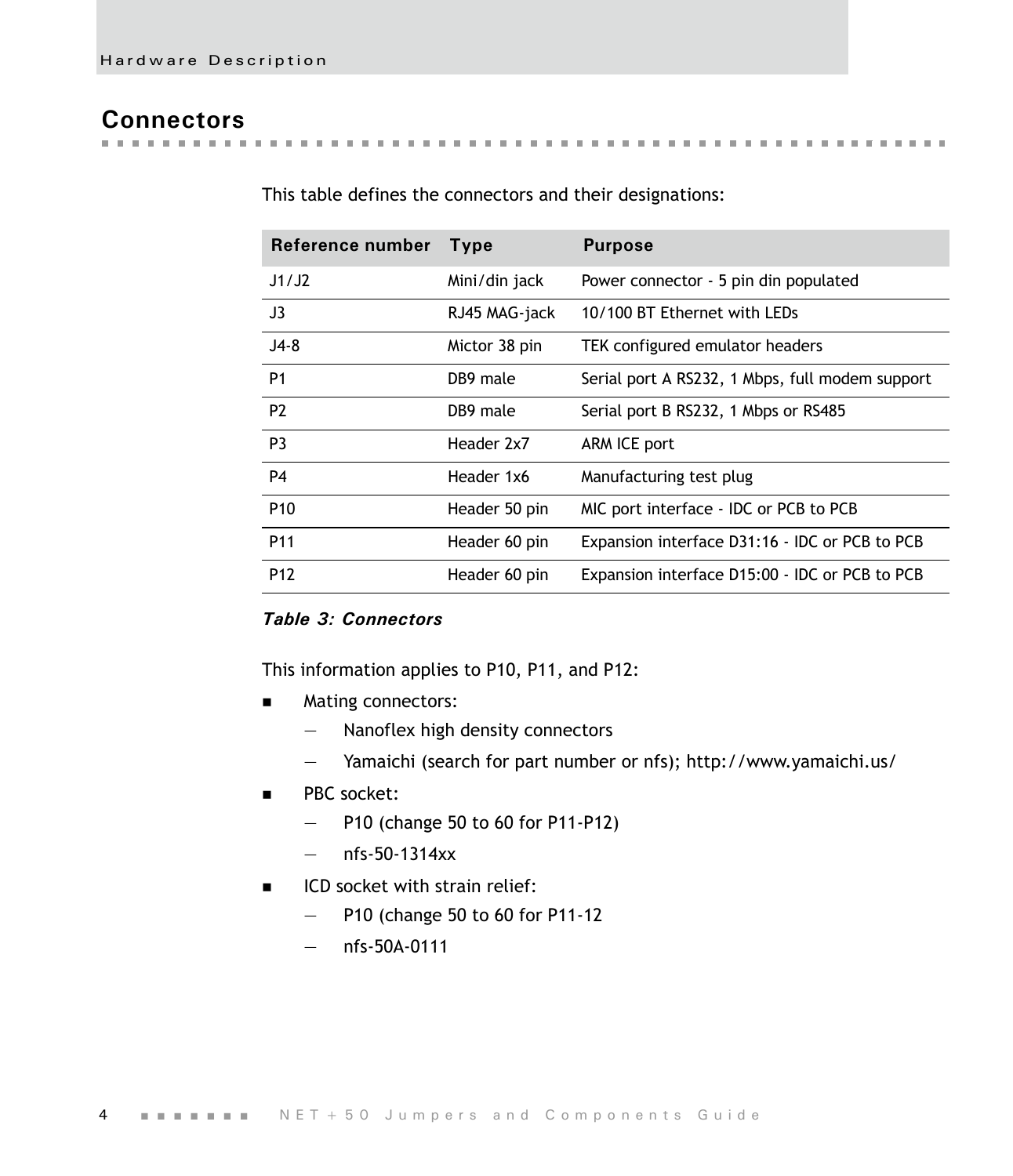# <span id="page-14-0"></span>**DIP switches**

. . . . . . . . . . . . . . . . . . . . . . . . . . . . . . . . . . . . . . **All All Angeles CONTRACTOR**  $\mathbf{m} \cdot \mathbf{m}$  .  $\sim$ 

<span id="page-14-4"></span>A group of four 8-position DIP switches is provided for:

- <span id="page-14-3"></span>■ Configuring the NET+ARM
- <span id="page-14-5"></span>**Selecting Write or Read enable**
- Selecting MIC port: Either ENI/DPO or IEEE1284 or GPIO modes

The tables in this section give details about each switch.

In all cases, normal = default position.

#### <span id="page-14-1"></span>**Switch 5**

| <b>Position</b>          | <b>Function</b>   | Off    | On                         |
|--------------------------|-------------------|--------|----------------------------|
| 1                        | <b>PULINT</b>     | Normal | ENI pulsed interrupt out   |
| $\overline{\phantom{a}}$ | <b>EPACK</b>      | Normal | ENI flow control = $ACK^*$ |
| 3                        | Reserved          | Normal | Reserved                   |
| 4                        | <b>DMAE</b>       | Normal | ENI DMA lines enabled      |
| 5                        | 10C               | Normal | $ENI$ interrupt = $TTL$    |
| 6                        | DINT <sub>2</sub> | Normal | ENI pulsed interrupt in    |
| 7                        | WR OC             | Normal | ENI wait/ACK = $TTL$       |
| 8                        | <b>PSIO</b>       | Normal | Enable PSIO ENI mode       |

*Table 4: Switch 5*

### <span id="page-14-2"></span>**Switch 6**

| <b>Position</b> | <b>Function</b> | Off    | On                    |
|-----------------|-----------------|--------|-----------------------|
|                 | Reserved        | Normal | 32-bit BUS for NET+12 |
| 2 GEN ID9       | IDO.            | Normal | Factory default       |
| 3 GEN ID10      | ID1             | Normal | Manufacturing test    |

#### *Table 5: Switch 6*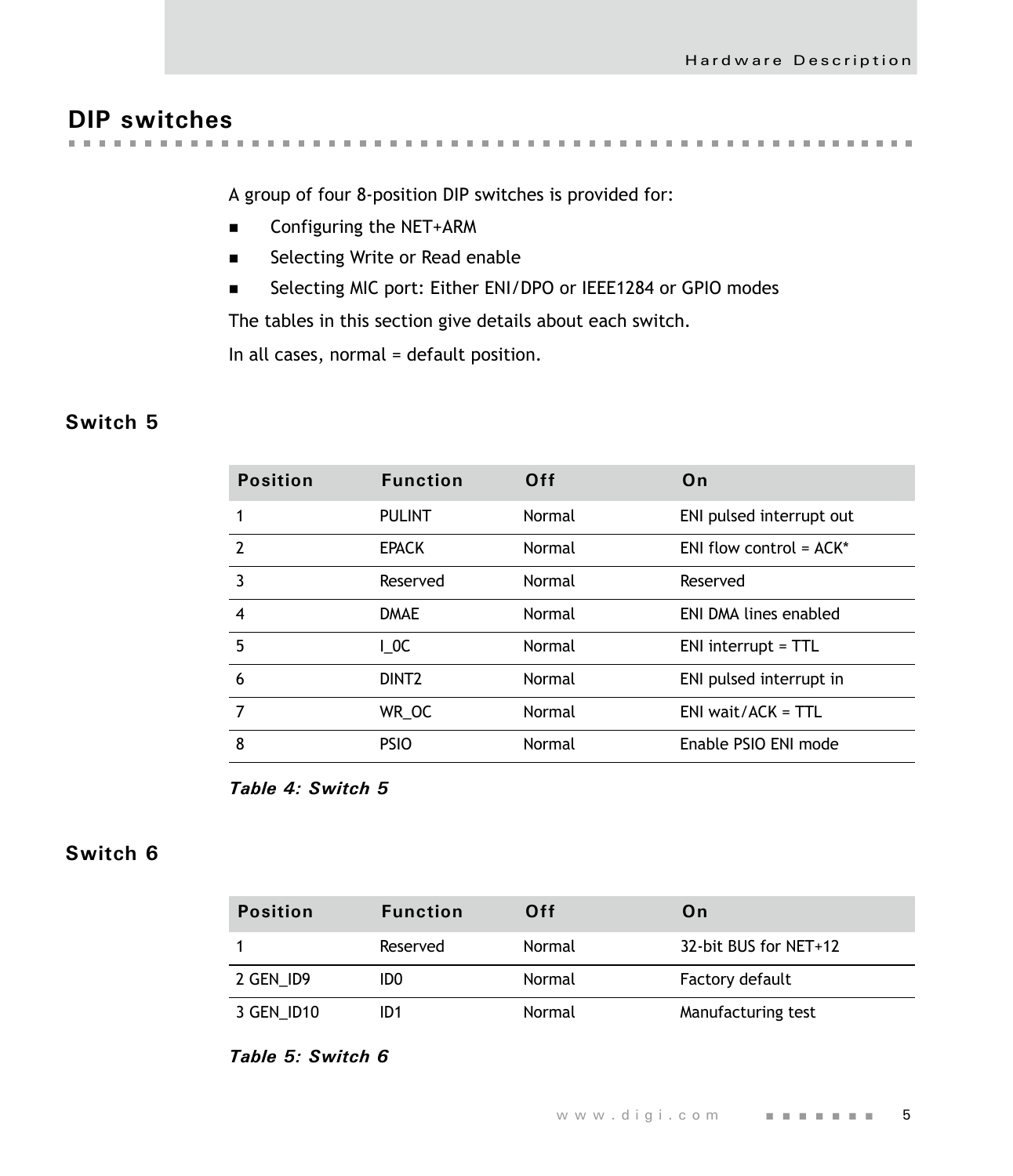| <b>Position</b> | <b>Function</b> | Off              | On                   |
|-----------------|-----------------|------------------|----------------------|
| 4 GEN ID11      | ID <sub>2</sub> | Normal           | Spare                |
| 5 GEN ID12      | ID <sub>3</sub> | Normal           | Parallel ports bit 0 |
| 6 GEN ID13      | ID <sub>4</sub> | Normal           | Parallel ports bit 1 |
| 7 GEN ID14      | ID5             | Normal           | Force download mode  |
| 8 GEN ID15      | ID6             | Media type bit 0 | Normal MII           |

*Table 5: Switch 6*

## <span id="page-15-0"></span>**Switch 3**

| <b>Position</b> | <b>Function</b>   | Off                | On          |
|-----------------|-------------------|--------------------|-------------|
| 1 GEN ID16      | ID7               | Media type bit 1   | Normal MII  |
| 2 GEN ID17      | ID <sub>8</sub>   | Serial ports bit 0 | Normal two  |
| 3 GEN ID18      | ID <sub>9</sub>   | Serial ports bit 1 | Normal two  |
| 4 GEN ID19      | <b>ID10</b>       | Normal             | Spare       |
| 5               | PC <sub>M</sub> 0 | MIC mode bit 0     | Normal GPIO |
| 6               | PCM <sub>1</sub>  | MIC mode bit 1     | Normal GPIO |
| $\overline{7}$  | PC <sub>M2</sub>  | MIC mode bit 2     | Normal GPIO |
| 8               | CS <sub>00</sub>  | Normal             | CS0 boot    |

*Table 6: Switch 3*

### <span id="page-15-1"></span>**Switch 4**

| <b>Position</b> | <b>Function</b>  | <b>Off</b> | On                    |
|-----------------|------------------|------------|-----------------------|
|                 | CS <sub>01</sub> | Normal     | CSO 32 bit flash boot |
|                 | EARB             | Normal     | External bus arbiter  |
|                 | ARMD             | Normal     | ARM disable           |

*Table 7: Switch 4*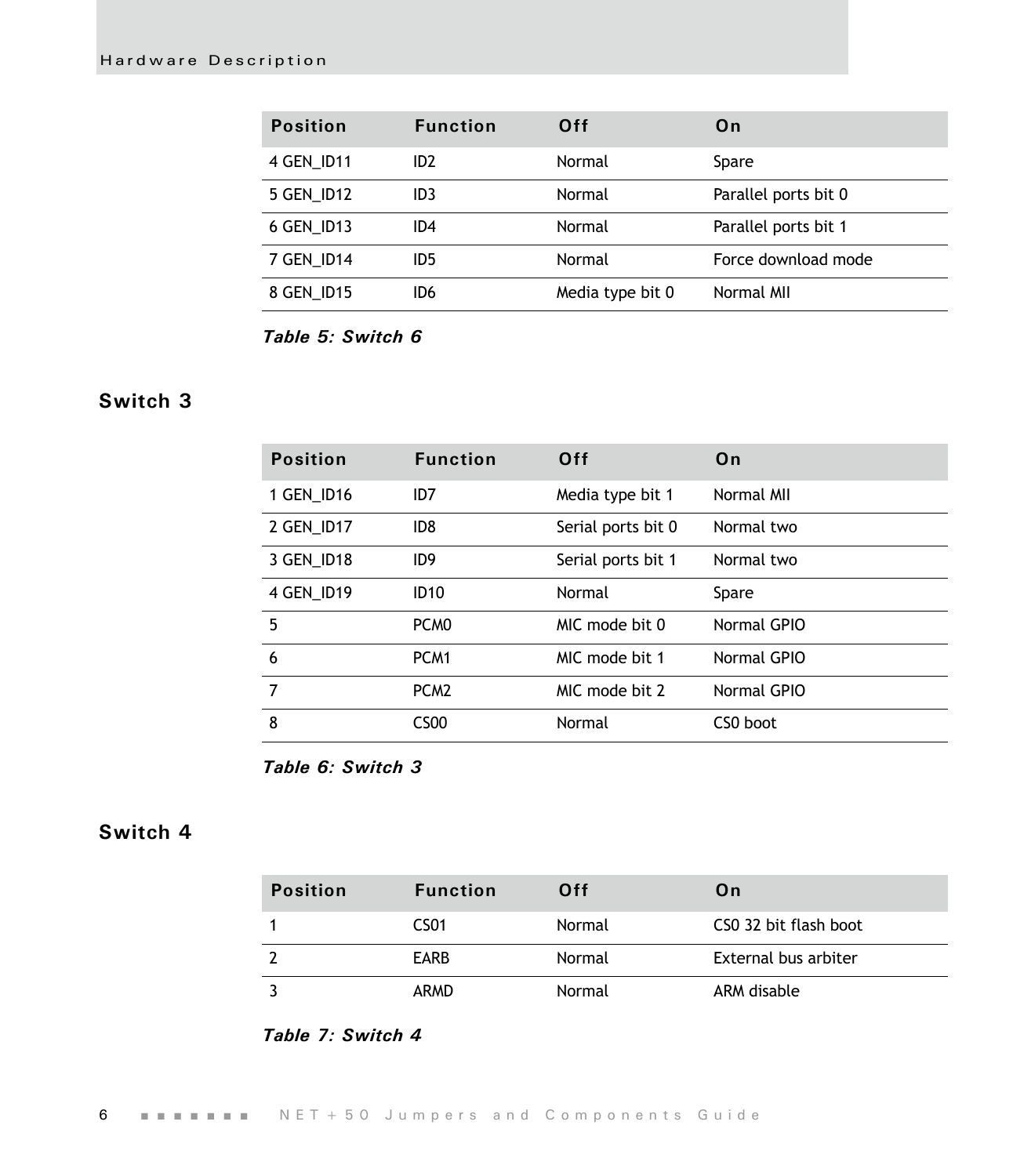| <b>Position</b> | <b>Function</b> | 0ff                 | On            |
|-----------------|-----------------|---------------------|---------------|
|                 | LEND            | Normal              | Little Endian |
| 5               | <b>FWRITE</b>   | Flash write disable | Normal        |
| 6               | <b>FRREAD</b>   | Flash Read disable  | Normal        |
|                 | SP <sub>7</sub> | Normal              | Spare (NC)    |
| 8               | SP8             | Normal              | Spare (NC)    |

*Table 7: Switch 4*

# <span id="page-16-0"></span>**Expansion plugs**

The two 60-pin plugs bring out the entire NETARM system bus, including ports A:C. Some signals have on-board use, but option resistors allow even these to be brought out. If a 16-bit data bus is required, only P11 needs to be attached. Devices that interface to this connector must have 3V signaling levels. The inputs to the NET+ARM are not 5V-tolerant.

The P11 expansion plug is a 16 bit bus; the P12 expansion plug provides the additional 16 bits for a 32 bit bus.

This table shows the functions for P11:

| Signal name   | <b>Function</b>                                       |
|---------------|-------------------------------------------------------|
| VCC or 3.3V   | 5.0V @ 500 mA or 3.3V 300 mA (includes both P11+ P12) |
| A7:0          | Address lines (up to 256 KB)                          |
| D31:16        | Data lines upper                                      |
| BE3:2         | Byte enable lines upper                               |
| CS2*, CS4*    | Chip selects                                          |
| $CS3*$        | Chip select used by parallel EE (R71 isolates)        |
| OE*, WE*, RW* | Chip select direction                                 |
| $CASI^*$      | Used by SDRAM                                         |

*Table 8: P11 functions*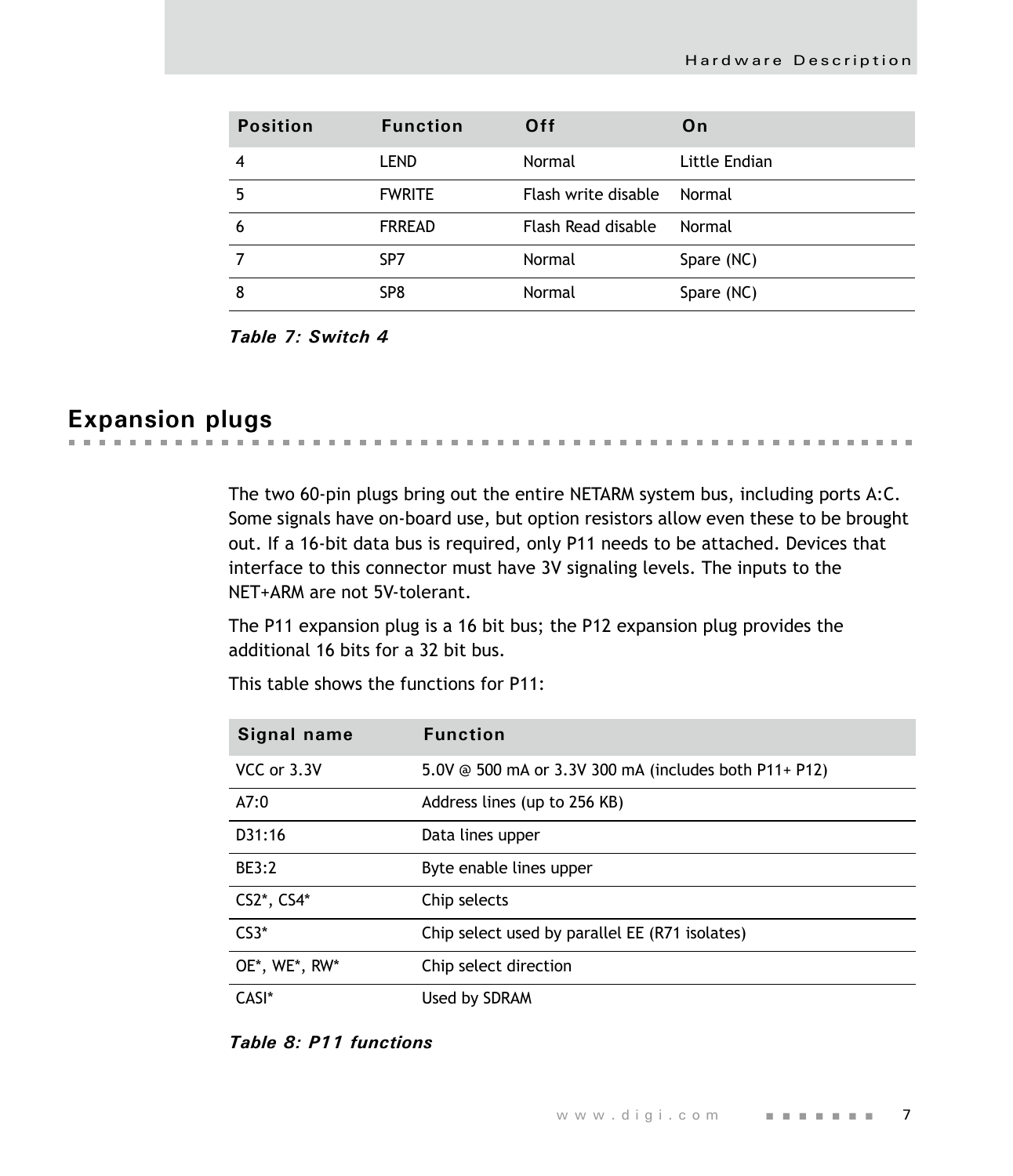| Signal name    | <b>Function</b>                                           |
|----------------|-----------------------------------------------------------|
| RESET*         | Hardware reset input to NETARM                            |
| PORTA7:0       | Used on board (R57, 58, 59, 14, 143, 34, 26, 25 isolates) |
| PORTB7:0       | Used on board (R29, 39, 31, 80, 16, 20, 17, 21 isolates)  |
| PORTC7, PORTC5 | Used on board (R121 and R90 isolates)                     |

#### *Table 8: P11 functions*

This table shows the functions for P12:

| Signal name        | <b>Function</b>                                      |
|--------------------|------------------------------------------------------|
| VCC or 3.3V        | 5.0V @ 500V or 3.3V 300mA (includes both P11+ P12)   |
| A27:8              | Address lines (up to 256MB)                          |
| D15:0              | Data lines lower                                     |
| BE1:0*             | Byte enable lines lower                              |
| TA*, TEA*          | <b>Bus control</b>                                   |
| TS*                | No connect                                           |
| BR*, BG*, BUSY*    | No connect                                           |
| PORTC6 or CAS0*    | Used on board (R162+113 or R161 selects or isolates) |
| PORT4:3            | Used on board (R122, 144 isolates)                   |
| PORTC <sub>2</sub> | Used on board (R163+5 or R164 selects or isolates)   |
| PORTC <sub>1</sub> | Used on board (166+7 or R165 selects or isolates)    |
| PORTC <sub>0</sub> | Used on board (R79 isolates)                         |

# <span id="page-17-0"></span>**Ethernet interface**

. . . . . . . .

<span id="page-17-1"></span>The 10/100 version of the development board provides a full-duplex 10/100Mbit Ethernet interface using the Intel (formerly Level1) 3V PHY in a BGA package, which uses the standard MII interface.

■ ■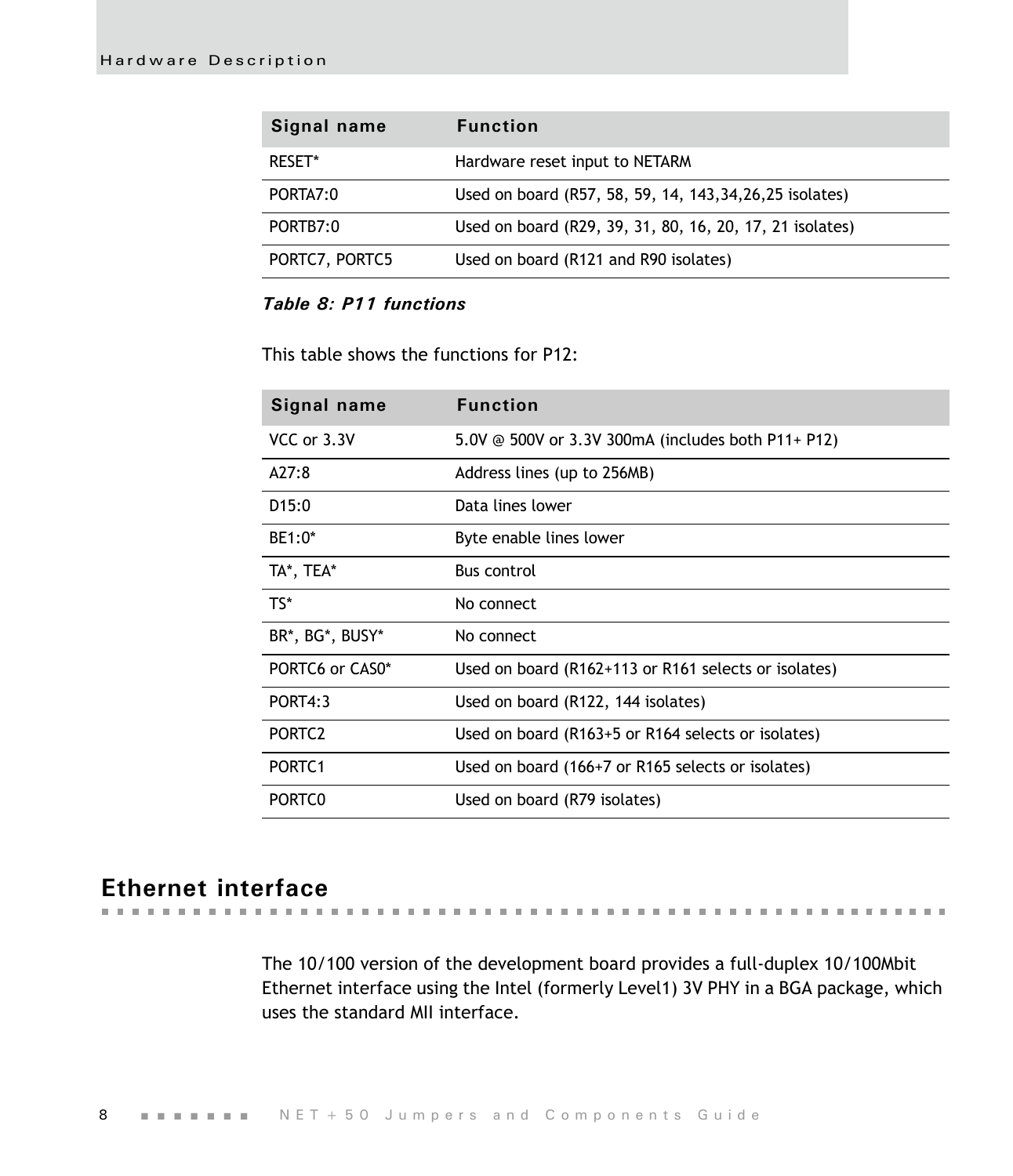The RJ45 connector is integrated with the isolation transformer, EMI filter components, link, and receive LEDs.

You also can use the MII interface to determine the current Ethernet link status. Change of link status can cause an interrupt on IRQ0\*.

The Intel 3V PHY Reset\* signal can be connected to the NET+ARM PORTB4 GPIO signal or hardware reset using option resistors. The PORTB4 (R80) signal can be driven low to provide a hard reset to the PHY. Current population uses hardware reset (R75).

The Intel PHY PHYINT\* signal is connected to the NET+ARM PORTC0 IRQ0\* signal. The PORTC0 input can be configured to generate an interrupt on the high to low transition of PHYINT\*. Using this interrupt is not a requirement.

## <span id="page-18-0"></span>**MIC (IEEE1284, GPIO, and ENI interfaces)**

You can configure the development board to operate using either the IEEE1284 parallel ports, GPIO mode, or the ENI interface. You can use one interface at a time.

#### <span id="page-18-1"></span>**1284 parallel port ENI interface**

External glue logic is required to use the IEEE1284 interface. See the IEEE1284 section in the Hardware Reference Guide. This is a multiplexed interface that uses one 74FCT16646 per port. All inputs require 5V to 3.3V translation.

#### <span id="page-18-2"></span>**GPIO interface**

There are 16 I/O pins and 16 input only pins. Inputs can be set to cause an interrupt or can be polled. Most outputs have 2ma drive with the exception of PORTF7, which has 8ma drive. Signals PBD15:8 should have no connections in GPIO mode.

#### <span id="page-18-3"></span>**ENI/DPO interface**

If you use a cable to connect to connector P10, the cable should be three inches or shorter. A data buffer may be required. This buffer can be controlled by ENI signals PBRW\*(DIR) and PEN\*(OE\*).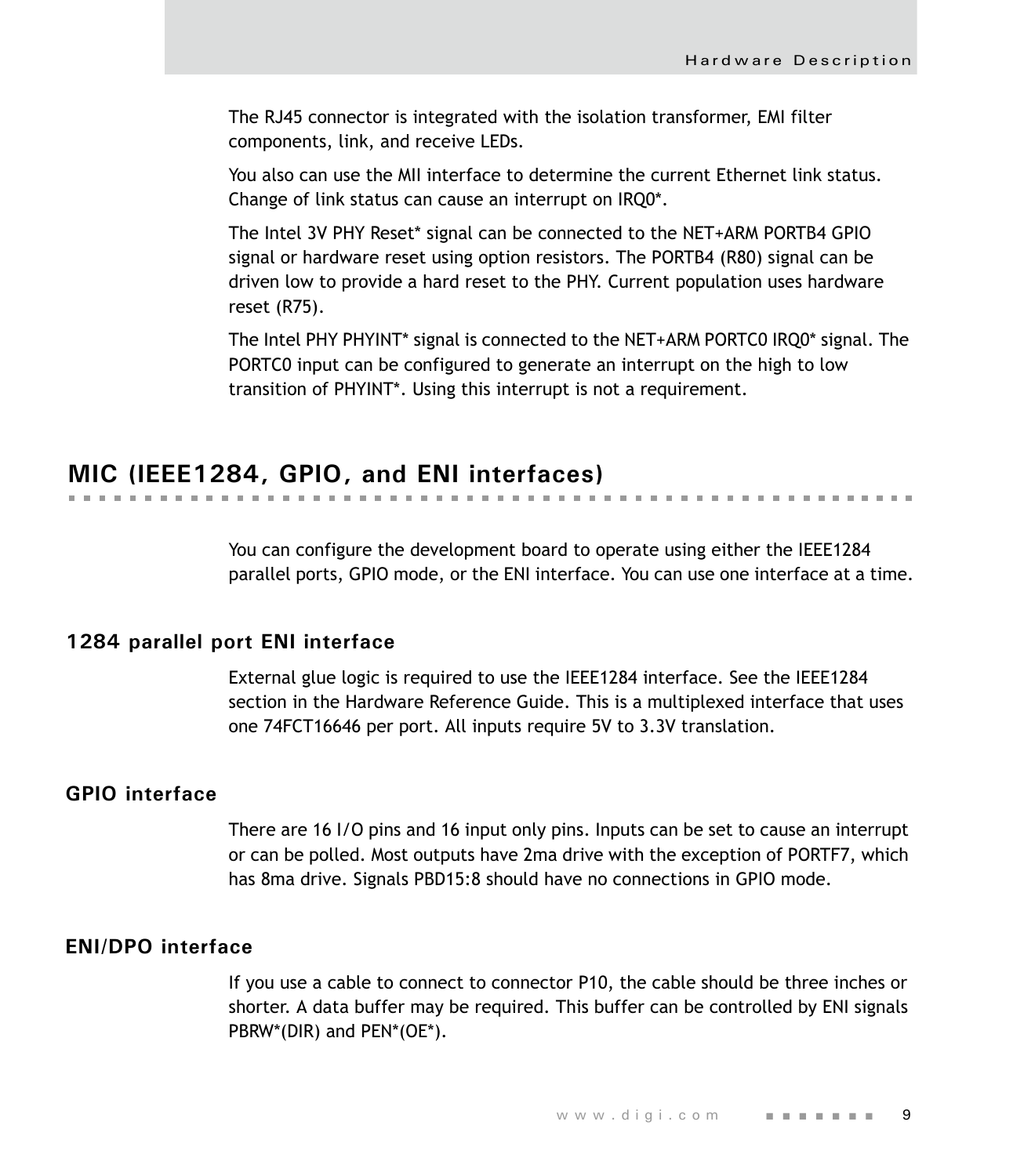# <span id="page-19-0"></span>**Protype breadboard area**

**CONTRACTOR** 

This area provides space for:

- 2 SIOC16 or SIOC14 ICs
- 4 SOT23-6, SOT23-5, SOT23-4...
- Discretes in the 1206 package
- **Minidip 8 pin through hole IC**
- GND connection points
- 3.3V connection points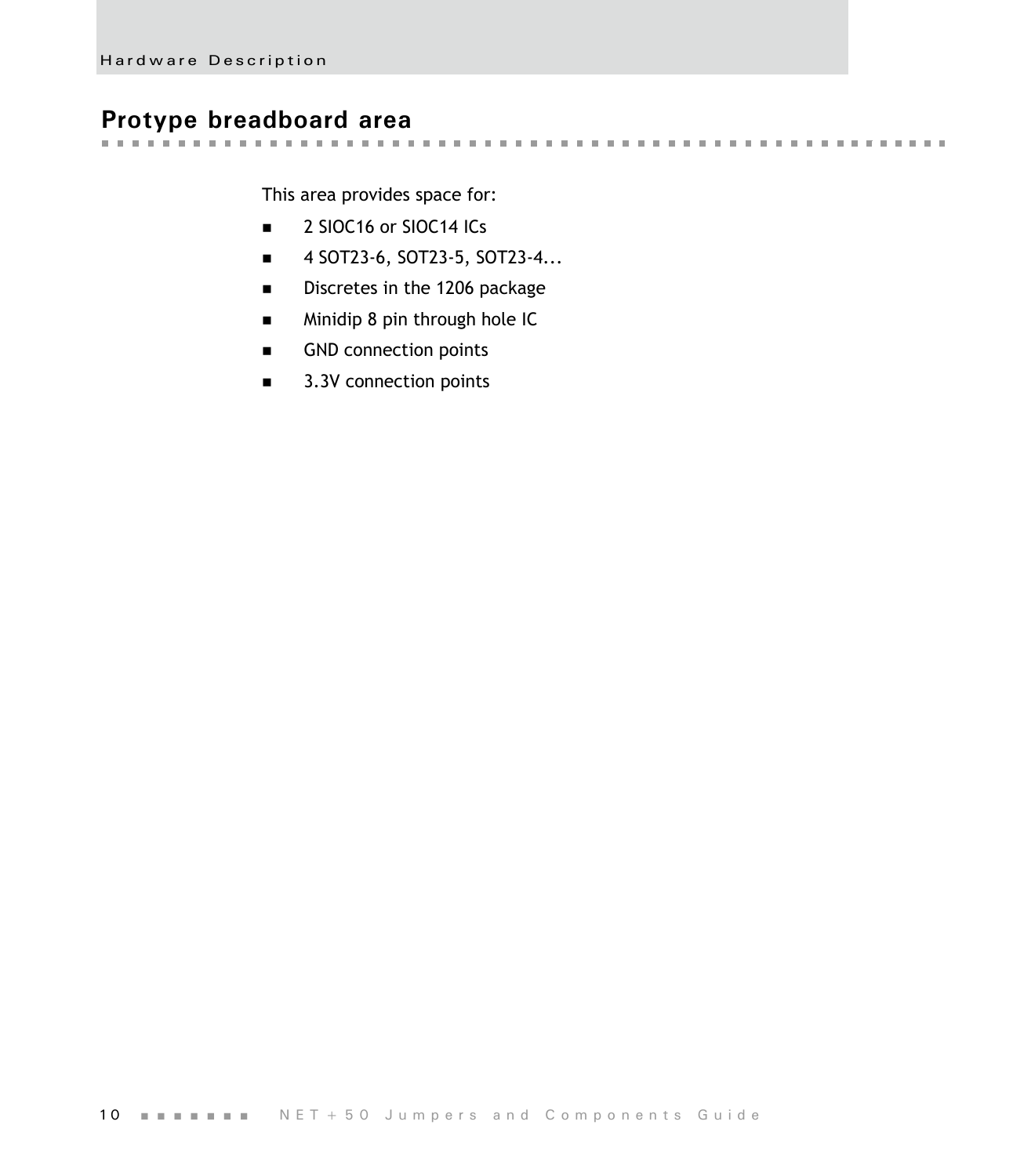# <span id="page-20-0"></span>*Schematics*

**CHAPTER 2**

 $\Gamma$  his chapter provides the schematics for the NET+Works development board.

Q Q Q Q Q Q Q Q Q Q Q Q Q Q Q Q Q Q Q Q Q Q Q Q Q Q Q Q Q Q Q Q Q Q Q Q Q Q Q Q Q Q Q Q Q Q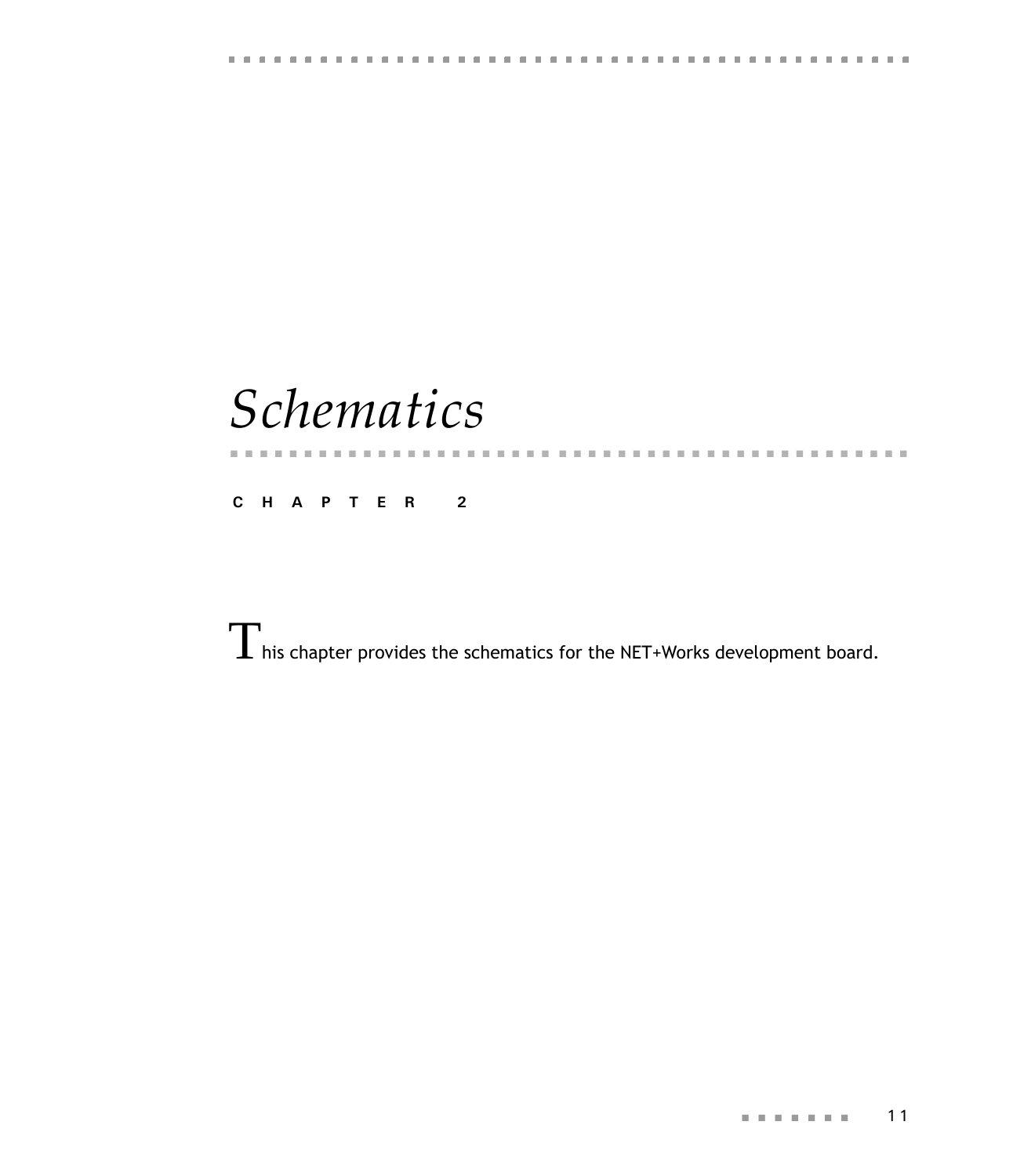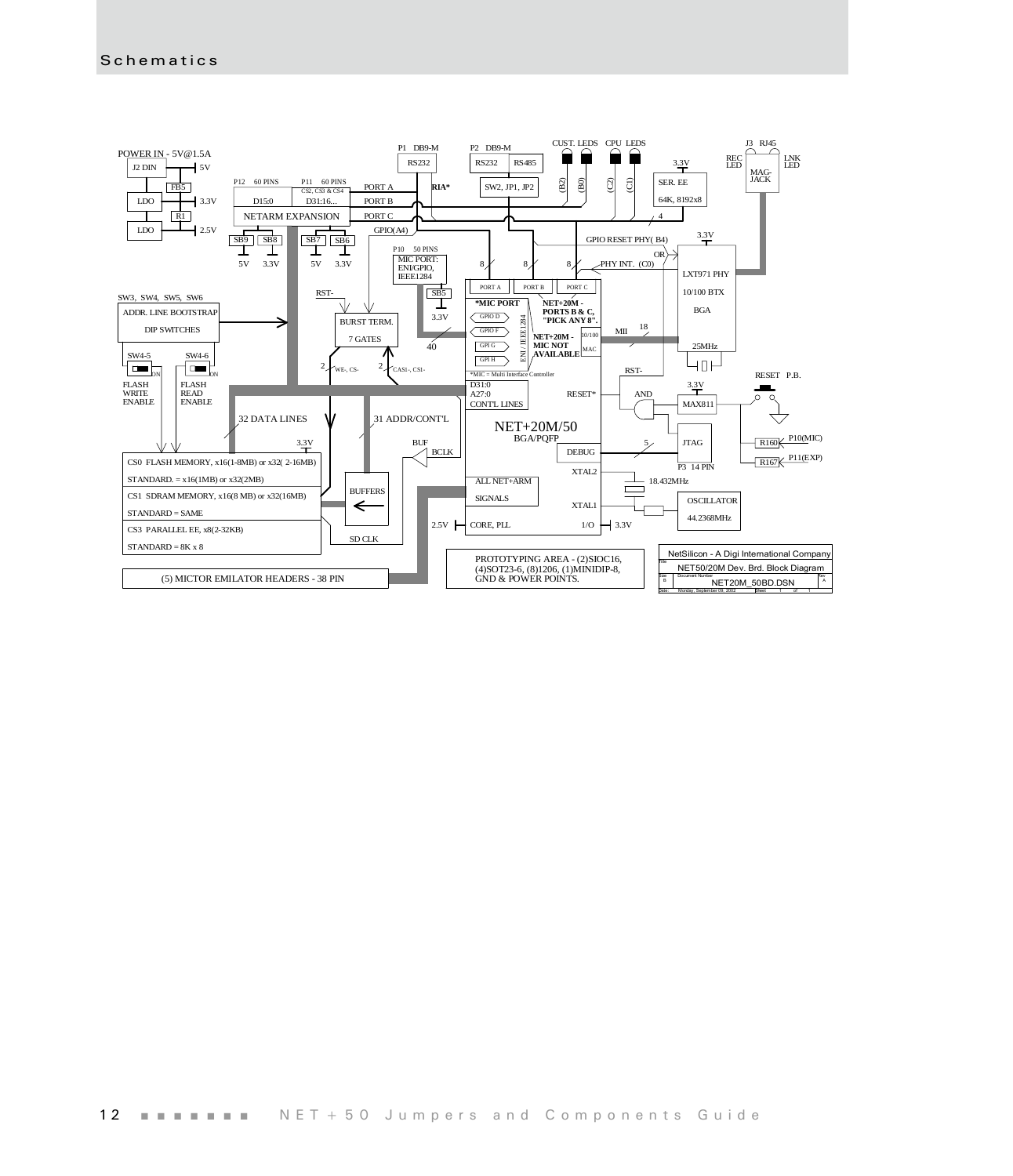#### CONFIDENTIAL MATERIAL TO NetSilicon - A Digi International Company

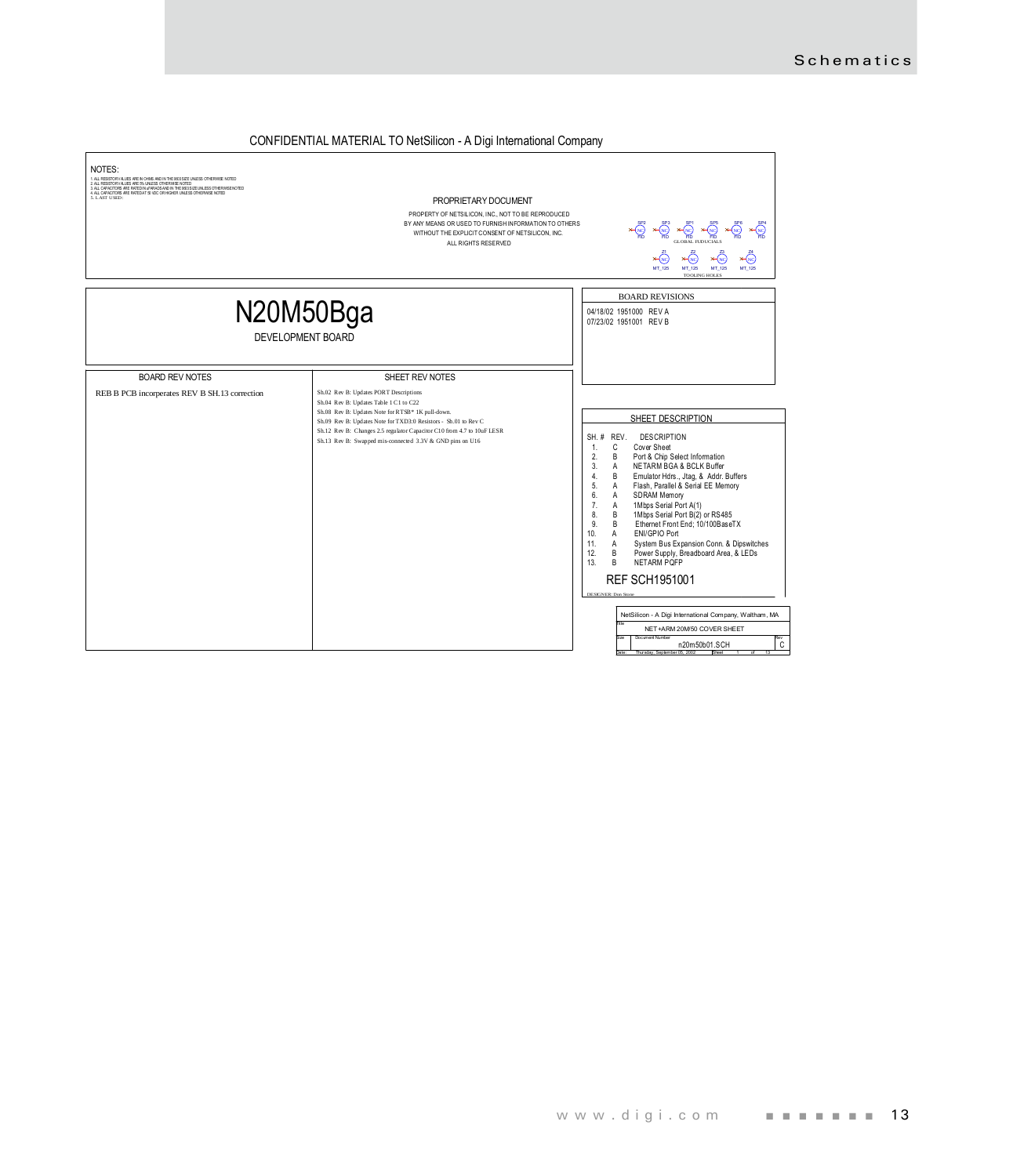#### **Port A - High Speed RS232 Serial Port with Modem Support**

- 0 DCD\* Serial port 1
- 1 CTS\* Serial port 1
- 2  $DSR*$  Serial port 1<br>3  $RxD$  Serial port 1 RxD Serial port 1
- 4 Burst Terminate (0 Outside arms burst terminate fix) 5 RTS\* Serial port 1 6 DTR\* Serial port 1 7 TxD Serial port 1
- 
- 
- 

All 8 bits go to Expansion Connector and can be disabled for off-board use.

#### **Port B - High Speed RS232 Serial Port or RS485**

- 0 General Purpose LED, (0 Outside = LED on)
- 1 CTS\* Serial port 2<br>2 General Purpose LED.
- 
- 2 General Purpose LED, (0 Outside = LED on)<br>3 RxD Serial port 2/RS485 Input
- 4 Reset PHY, (0 Outside = reset. Board is Strapped for Hardware RESET)
- 5 RTS\* Serial port 2/ RS485 Driver Enable, (1 Outside = Enable)<br>6 DTR\* Serial port 2/ RS485 Receiver Enable, (0 Outside = Enable)<br>7 TxD Serial port 2/ RS485 Output<br>All 8 bits go to Expansion Connector and can be disabled
- 
- 
- 

#### **Port C - Serial EE Memory**

- 0 Interrupt from PHY (input)
- 1 CPU LED Green, (0 Outside = LED on) 2 CPU LED Yellow, (0 Outside = LED on)
- 
- 3 Serial EE Clock (output) or AMUX<br>4 Serial EE (data input)
- Serial EE (data input)
- 5 Serial EE (data output)
- 6 RIA\* Serial port 1(Or Serial EE Clock output) 7 Serial EE chip select, (0 Outside = selected)
- All 8 bits go to Expansion Connector and can be disabled for off-board use.

**For NET+20M to NET+20UM migration only eight(8) of the sixteen(16) combined PORTB and PORTC pins should be used.**

#### **Chip Selects**

- CS0 Flash Memory, x16 or x32, 1-16Mbytes CS1 SDRAM Memory, x16 or x32, 8-16Mbytes
- 
- CS2 Spare to Expansion Connector
- CS3 Parallel EE Memory & to Expansion Connector
- CS4 Spare to Expansion Connector

Flash Write and Read are separately controlled by dipswitch

Larger SDRAM Support can be done on Daughter Board. CS1 can be disabled on board.

#### **ENI Port ( NET+50 Only)**

Supports ENI mode (Data Buffer if required, can be added on daughter board) All Supported GPIO's go to ENI Connector

|       | NetSilicon - A Digi International Company, Waltham, MA |  |
|-------|--------------------------------------------------------|--|
| Title | NET+ARM 20M/50 Port & Chip Select Information          |  |
| р     | Document Number<br>n20m50b02.SCH                       |  |
|       | September 05, 2002<br>Steet                            |  |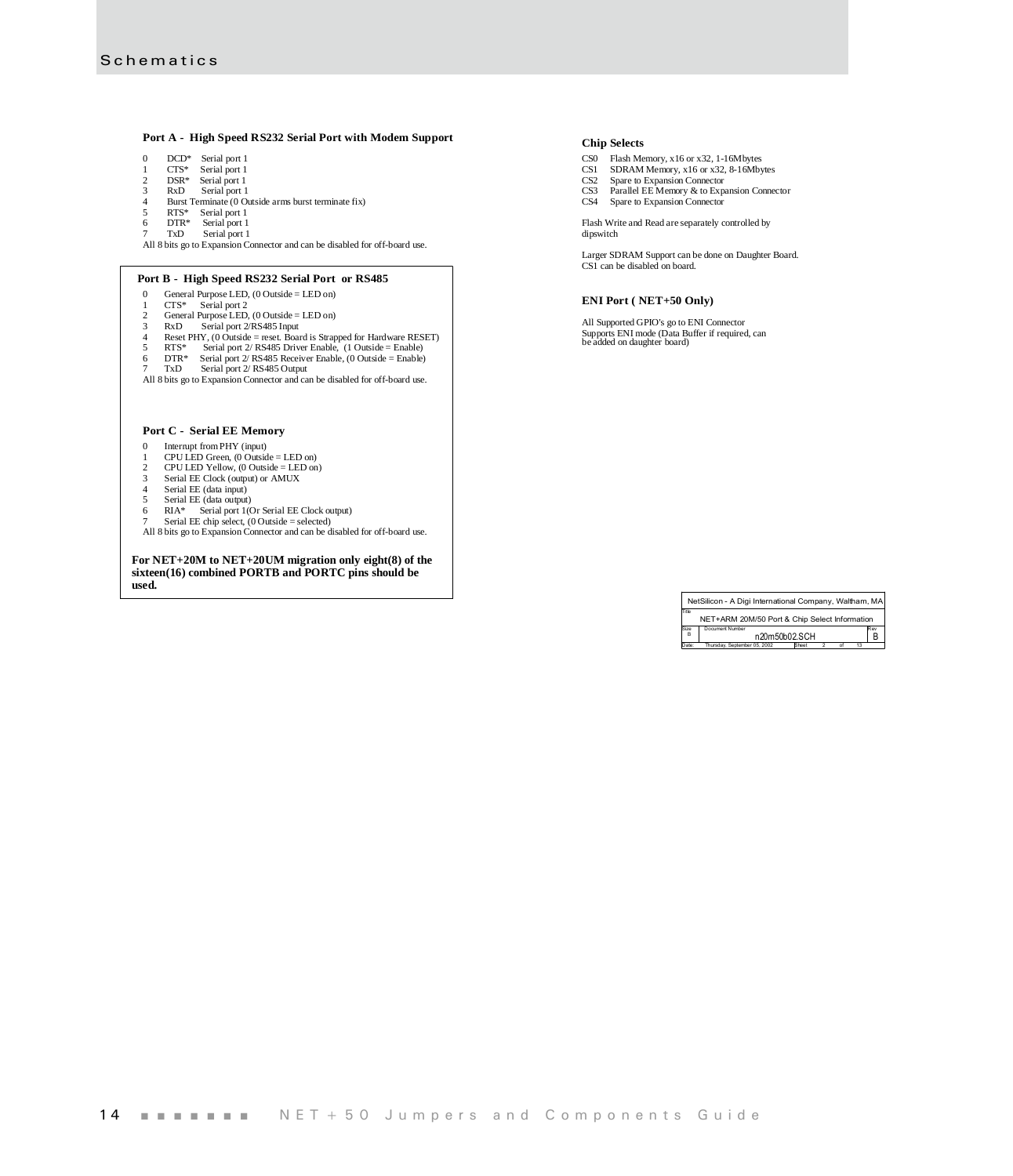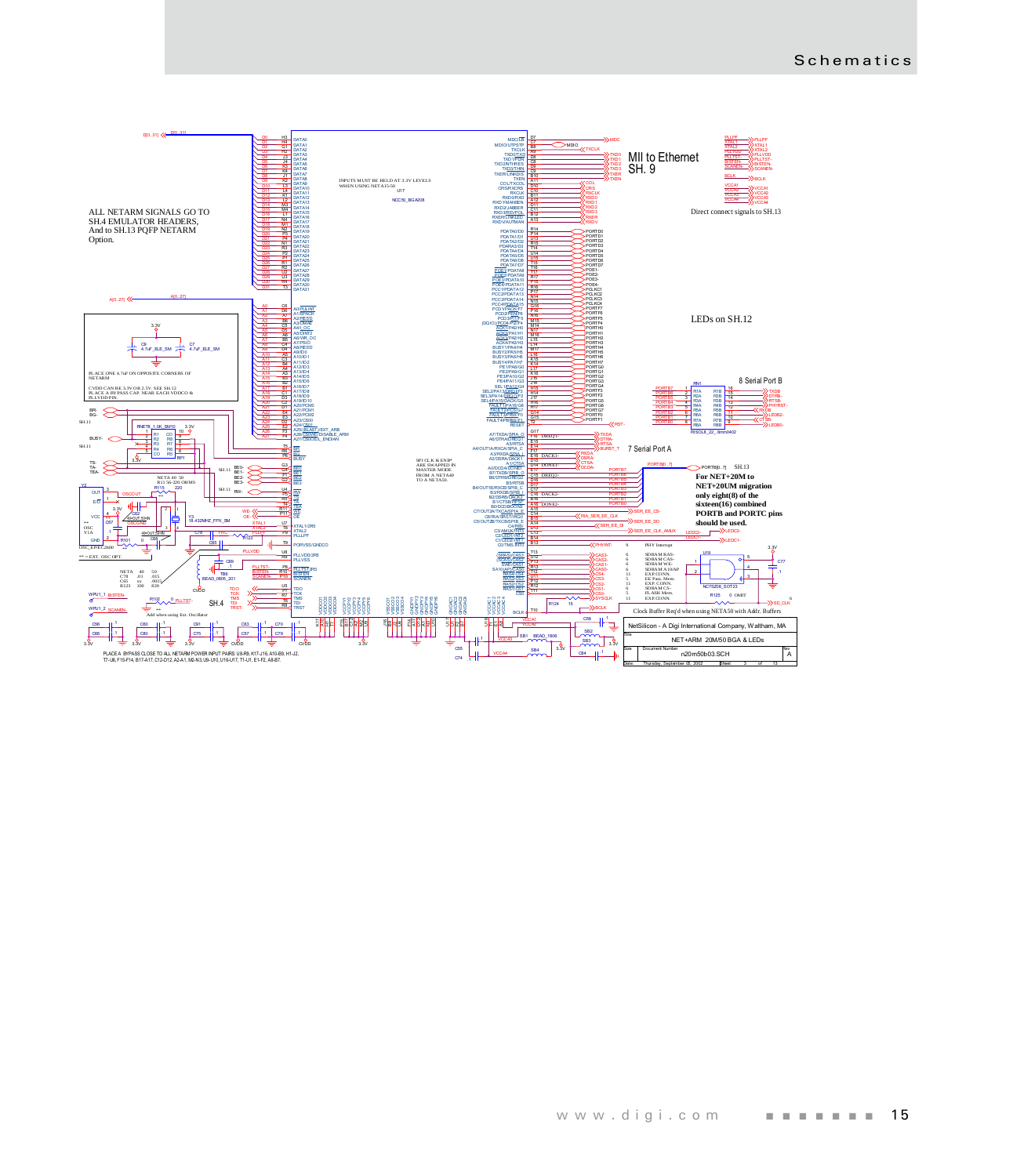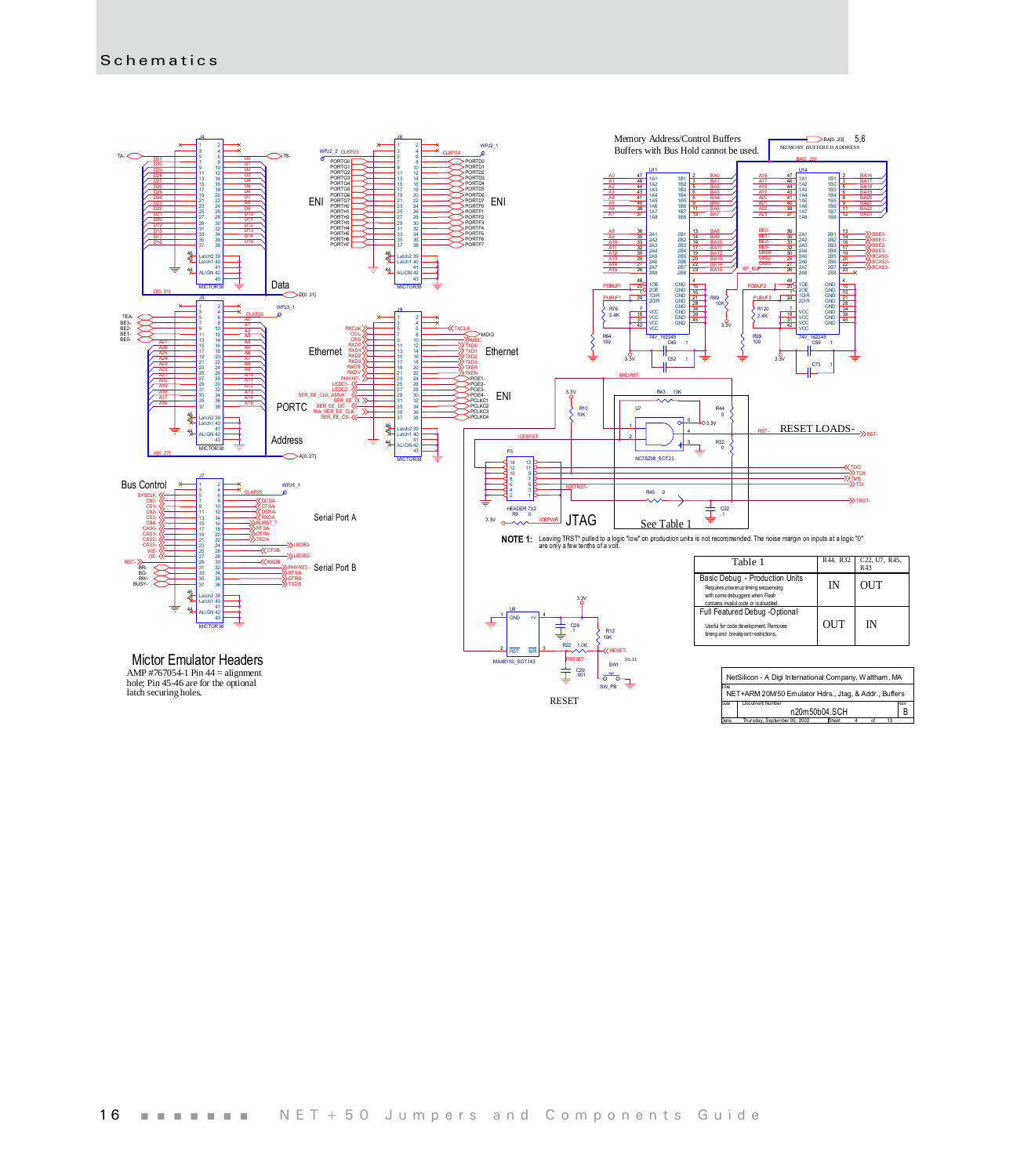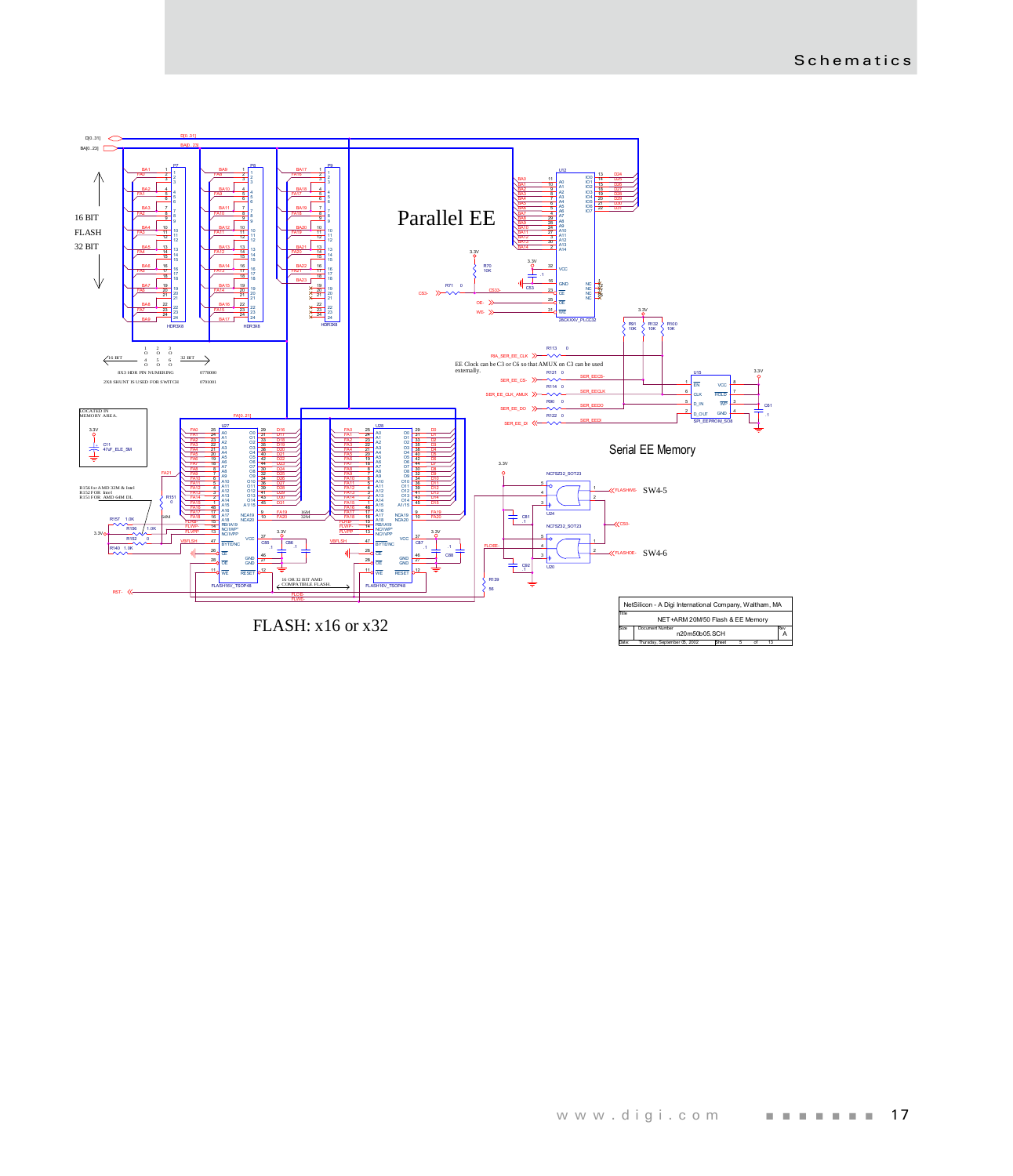

| NET+ARM 20M/50 SDram Memory |               |  |  |  |
|-----------------------------|---------------|--|--|--|
|                             | n20m50b06.SCH |  |  |  |
|                             |               |  |  |  |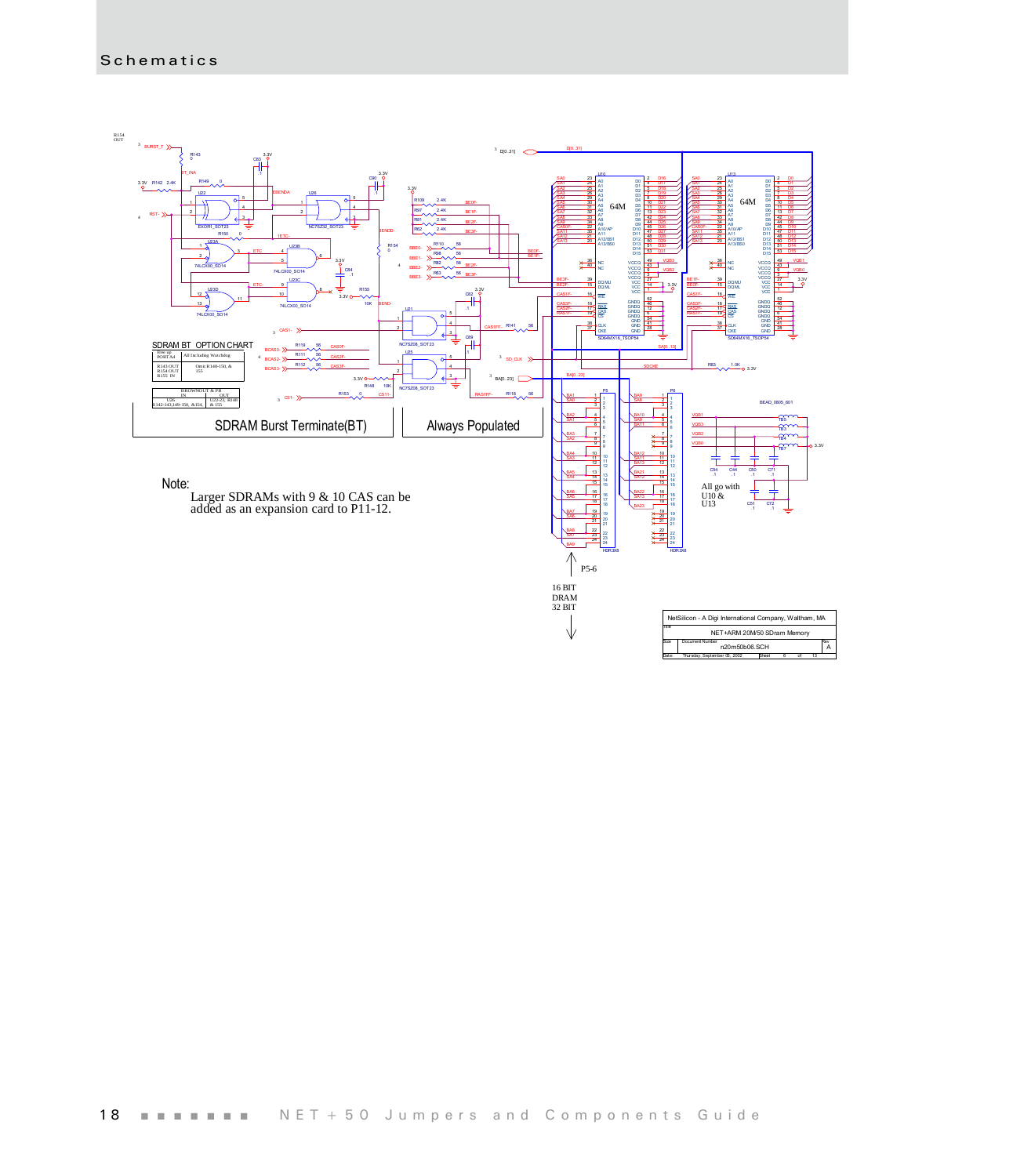

|      | NetSilicon - A Digi International Company, Waltham, MA |  |
|------|--------------------------------------------------------|--|
| 'ele | NET+ARM 20M/50 Serial 1Mbos                            |  |
|      | <b>Document Number</b><br>n20m50b07 SCH                |  |
|      | Thursday, September 05, 2002<br><b>Shawn</b>           |  |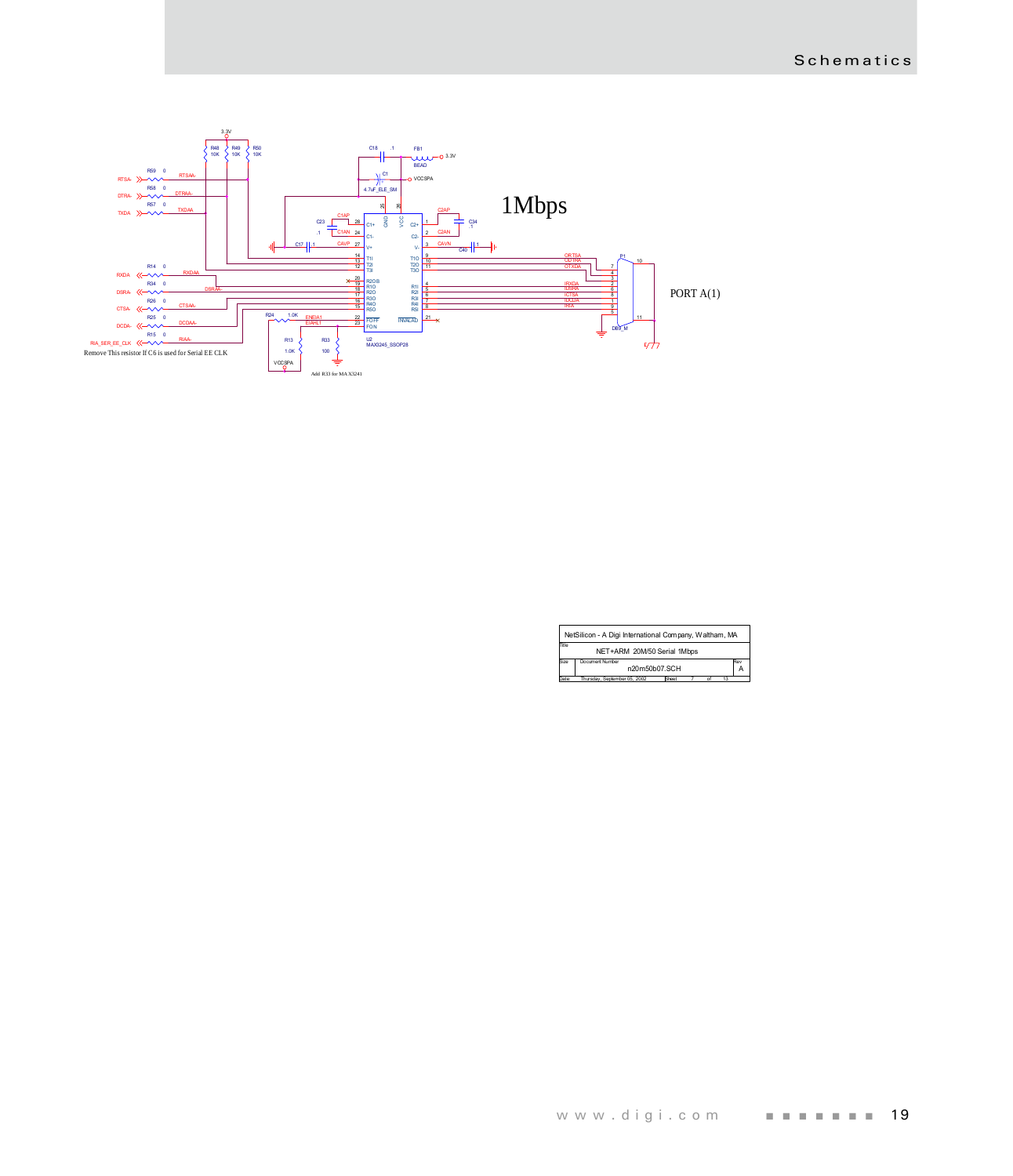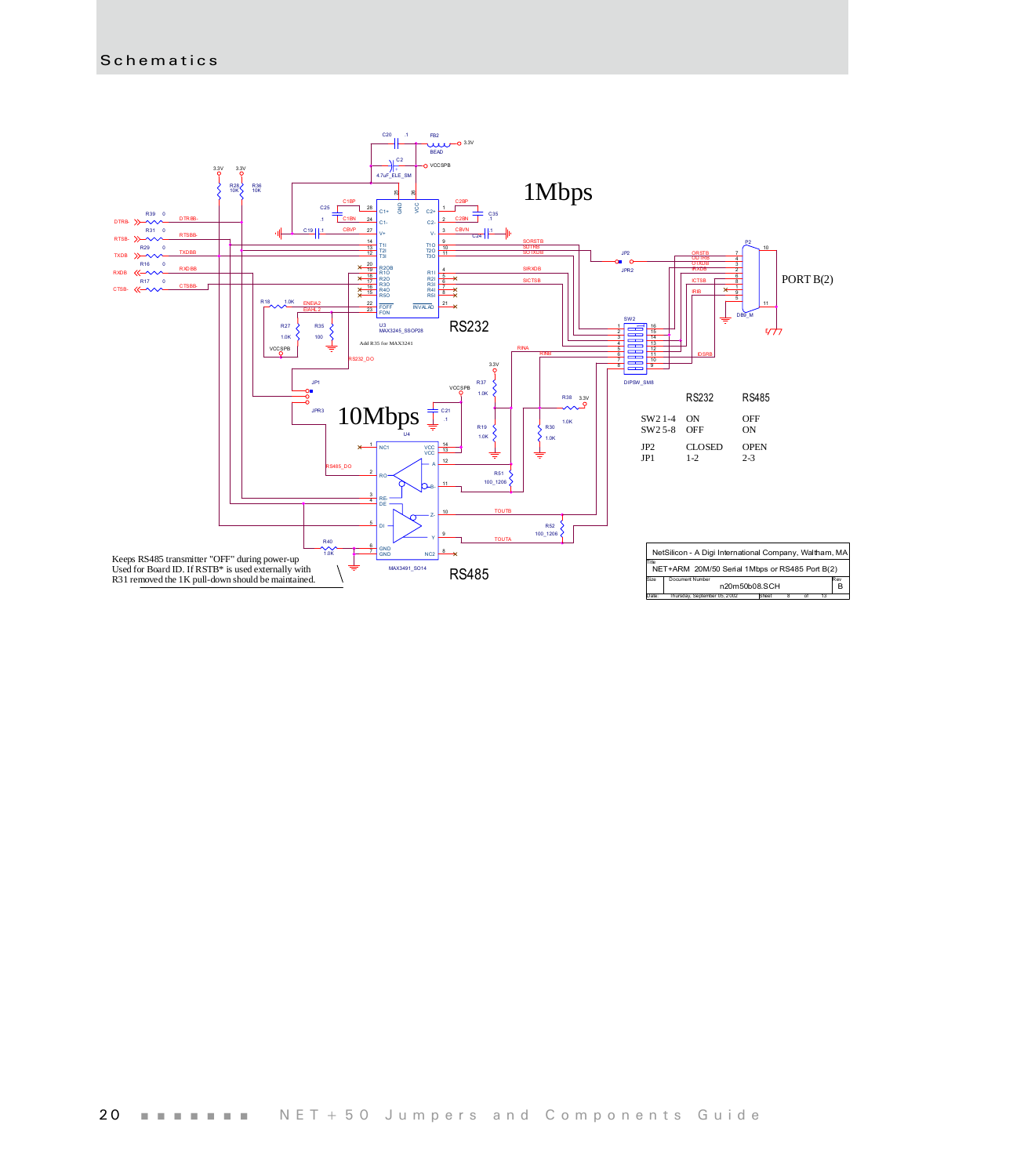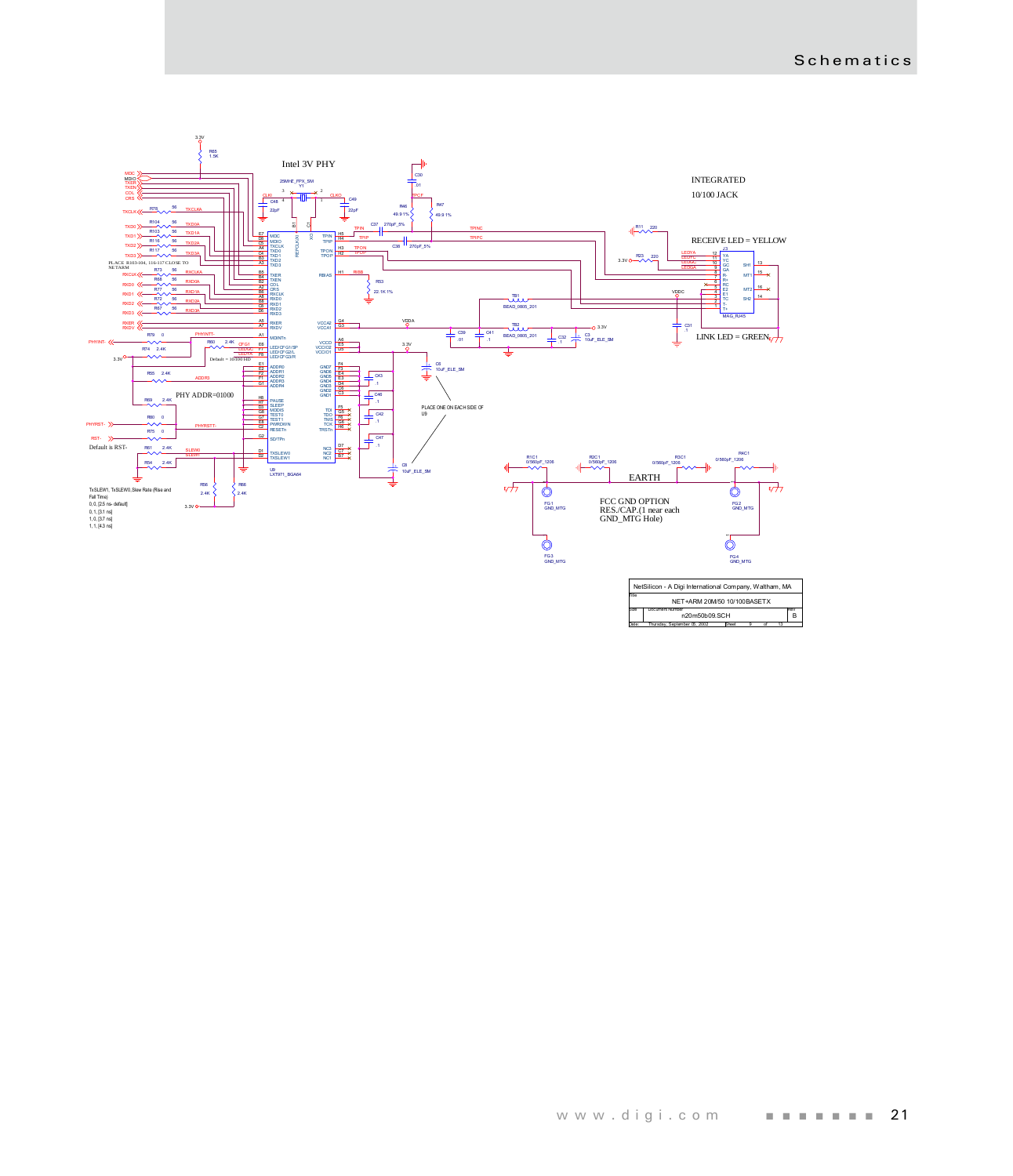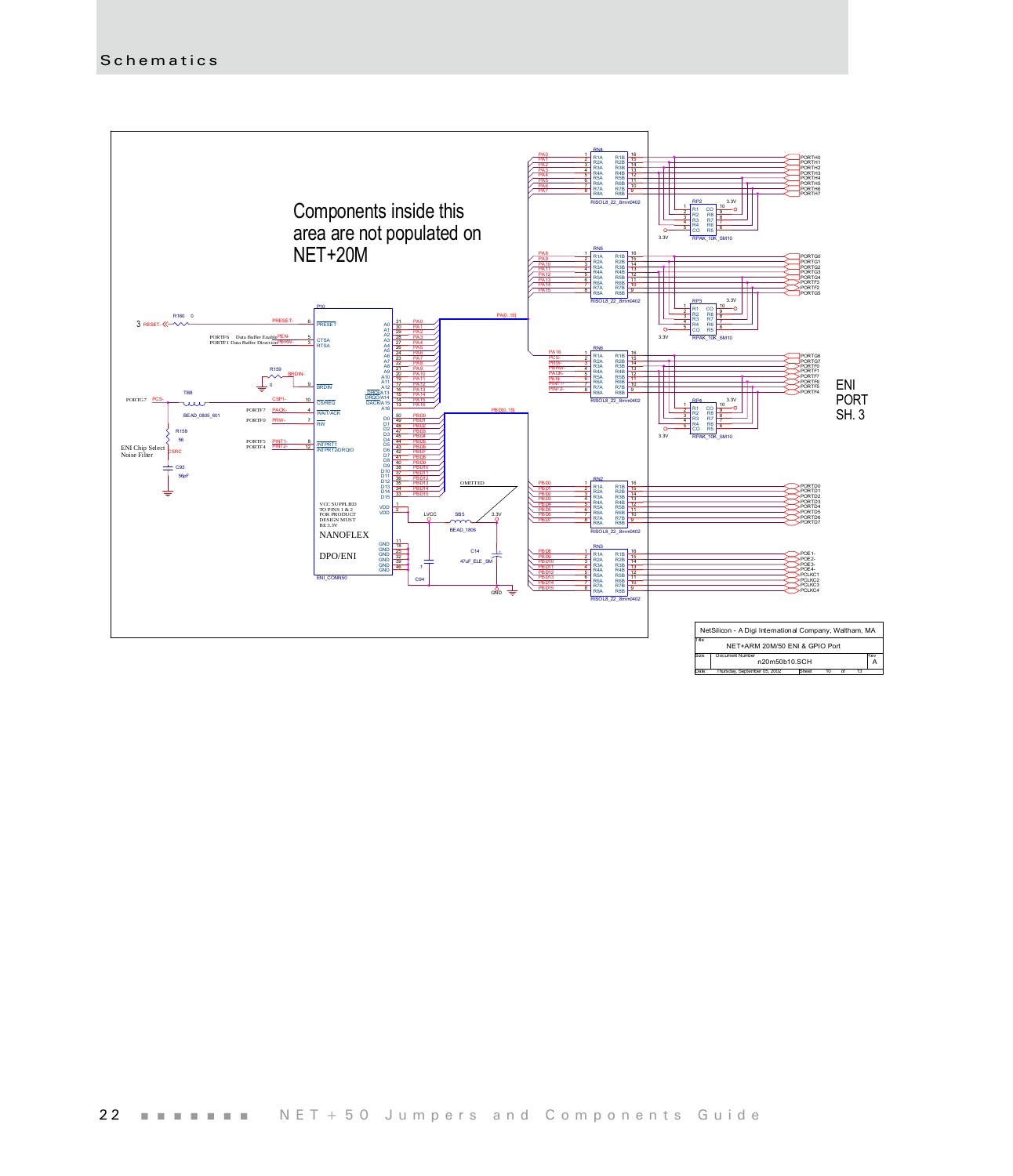

Expansion Connectors

Thursday, September 05, 2002 12 heat 11 of 13

Date: Thursday, September 05, 2002 Bheet 11 of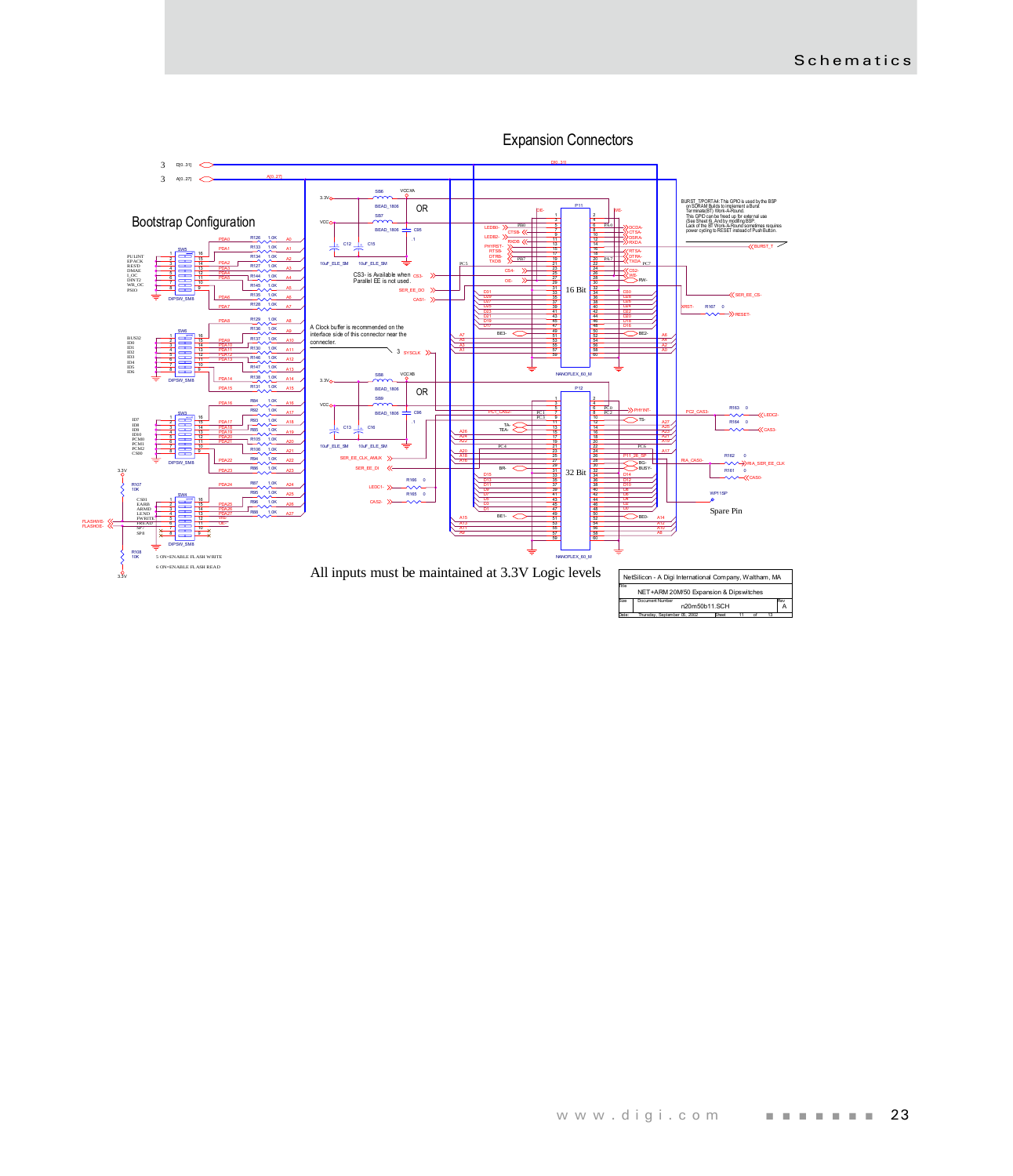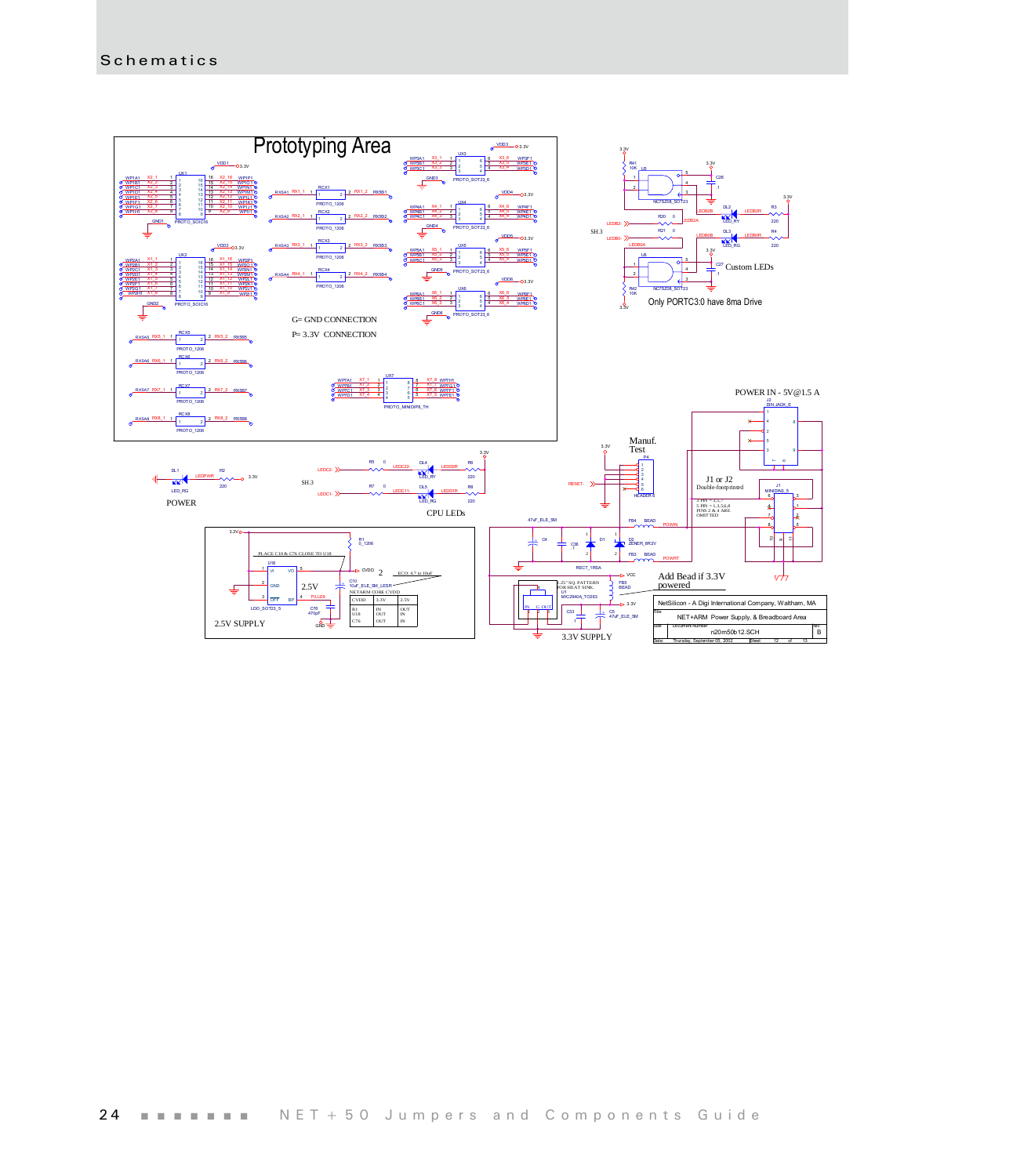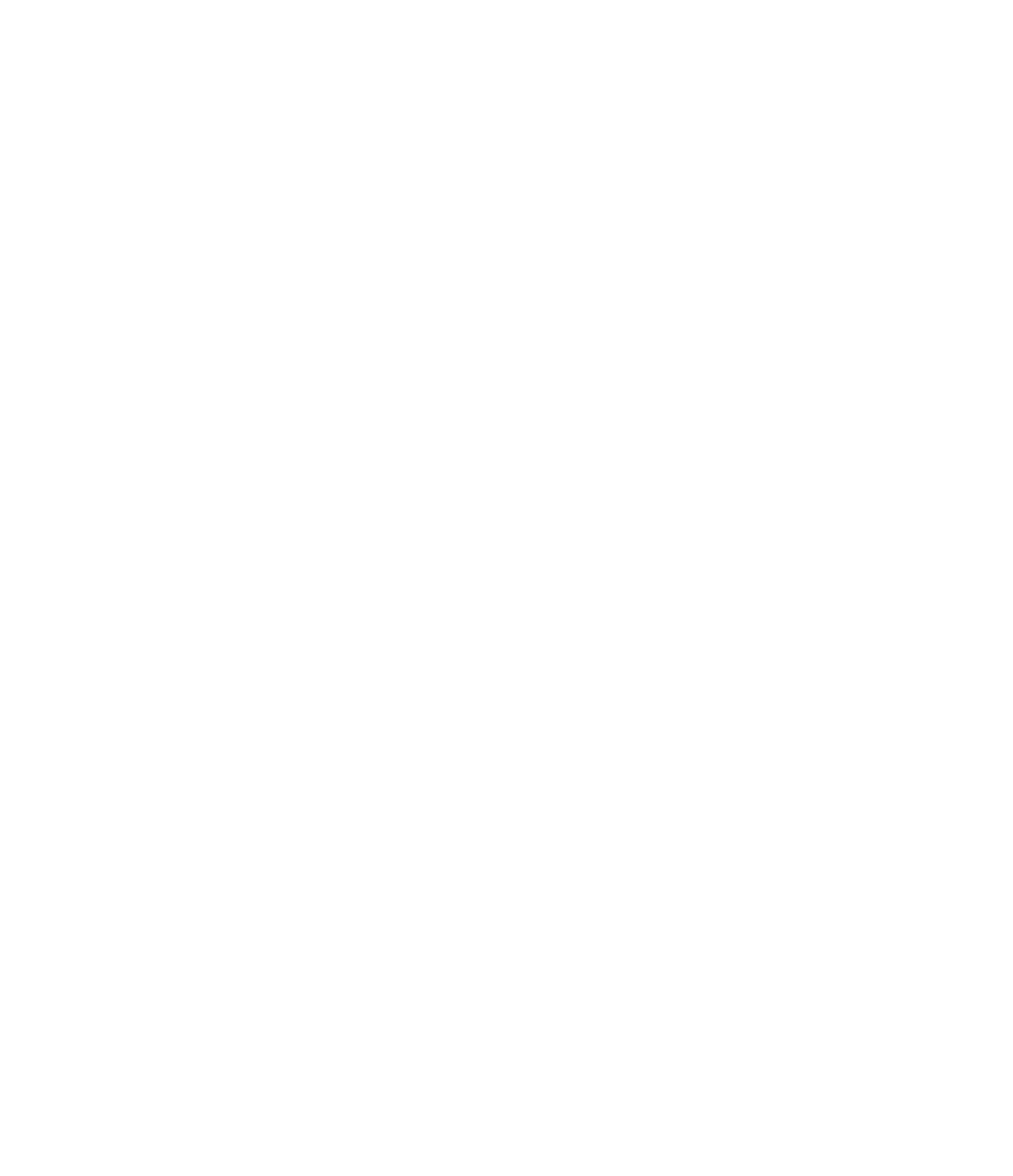# <span id="page-36-0"></span>*NET+Works Development Board Bill of Materials*

Q Q Q Q Q Q Q Q Q Q Q Q Q Q Q Q Q Q Q Q Q Q Q Q Q Q Q Q Q Q Q Q Q Q Q Q Q Q Q Q Q Q Q Q Q Q

**CHAPTER 3**

This chapter provides the bill of materials (BOM) for the NET+Works NET+50 development board.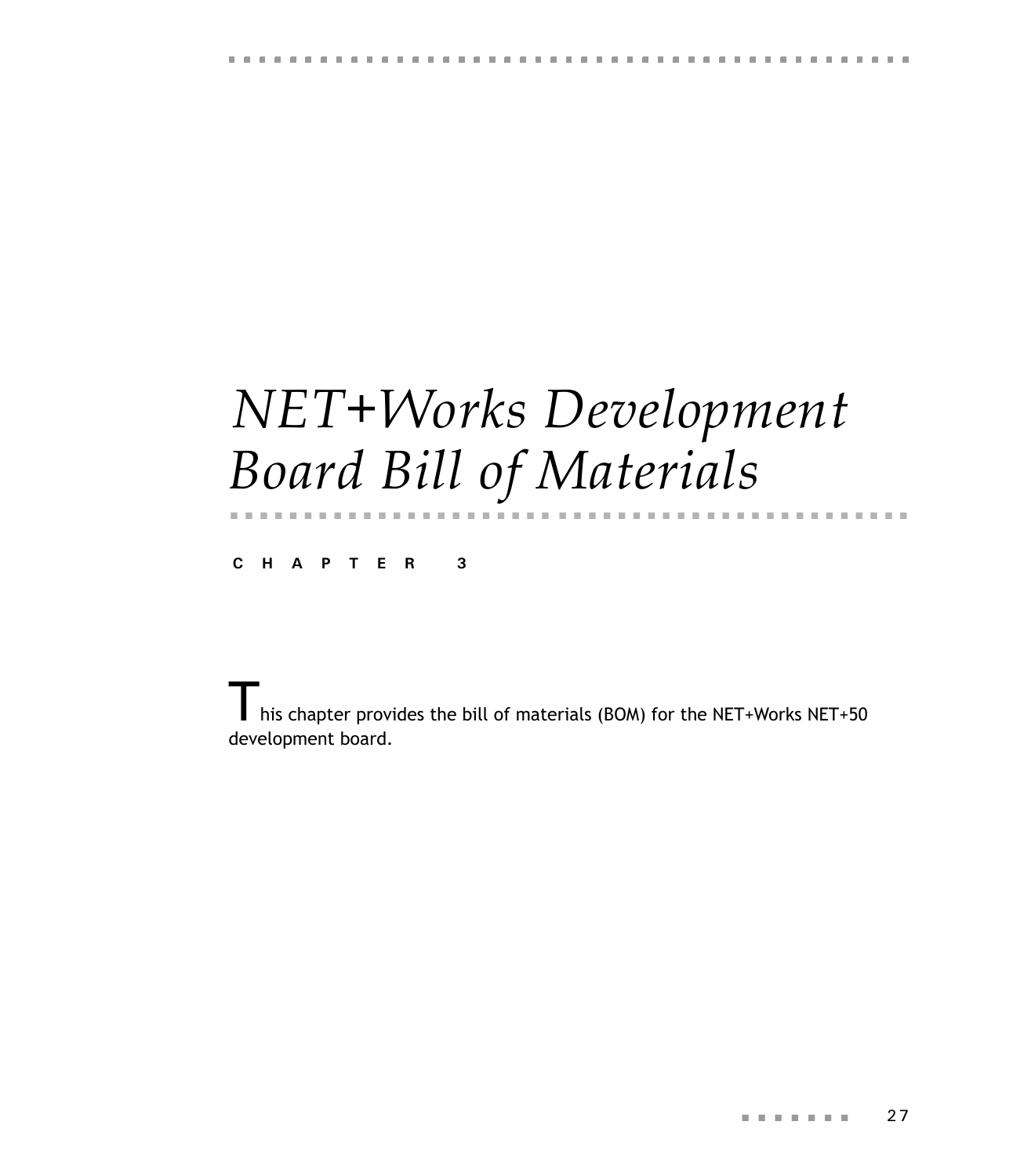# <span id="page-37-0"></span>**BOM — NET+50 development board**

This table provides information for each part in the PCBA NET+50 development board bill of materials (manufactured item 6151001):

. . . . . . . . . . . . . . . .

 $\sim$  10  $\pm$ 

- **Part number (PN)**
- Reference description (Ref desc)
- **Description (Desc)**
- **Manufacturer (Mfg)**
- **Manufacturer part number (Mfg PN)**

| PN      | Ref desc                                           | <b>Desc</b>                                         | Mfg                                  | Mfg PN                                                                                 |
|---------|----------------------------------------------------|-----------------------------------------------------|--------------------------------------|----------------------------------------------------------------------------------------|
| 0005907 | U27, 28<br><b>FLASH ROM 512KX16 3.3V</b><br>TSOP48 |                                                     | Fujitsu                              | MBM29LV800BA90PFTN                                                                     |
|         |                                                    |                                                     | <b>ST Micro</b>                      | M29W800AB90NS                                                                          |
|         |                                                    | <b>AMD</b>                                          | AM29LV800BB-90EC                     |                                                                                        |
| 0006950 | U12                                                | EEPROM 8K 3.3V PLCC32                               | Atmel                                | AT28LV64B-25J OR<br>20JC                                                               |
|         |                                                    |                                                     | Catalyst                             | CAT28LV64N-3OTE13                                                                      |
| 0006961 | U15                                                | EEPROM MEMORY SPI 64K<br>8192X8                     | NetSilicon                           | 0006961                                                                                |
|         |                                                    |                                                     | Atmel                                | AT25640-10PI-2.7                                                                       |
|         |                                                    |                                                     | Fairchild                            | <b>FM25C640ULM8</b>                                                                    |
|         |                                                    |                                                     | Integrated Silicon<br>Solutions, Inc | IS25C64-3G                                                                             |
| 0041906 | U10, 13                                            | SDRAM 64M X 16 3.3V (tRFC<br>67.5ns or less) TSOP54 | Micron                               | MT48LC4M16A2TG-75:G<br>MT48LC4M16A2TG-7E:G<br>MT48LC4M16A2P-75:G<br>MT48LC4M16A2P-7E:G |
|         |                                                    |                                                     | <b>ISSI</b>                          | IS42S16400B-7TL                                                                        |
|         |                                                    |                                                     | Elpida                               | EDS6416AHTA-75-E                                                                       |
|         |                                                    |                                                     | Etron Tech, Inc.                     | EM638165TS-7<br>EM638165TS-7G                                                          |
|         |                                                    |                                                     | Samsung                              | K4S641632H-UC(L)75                                                                     |
| 0122938 | U22                                                | IC 2INPUT EX-OR SINGLE GATE                         | Toshiba                              | TC7SH86FTE85L                                                                          |
|         |                                                    |                                                     | Fairchild                            | NC7SZ86M5X                                                                             |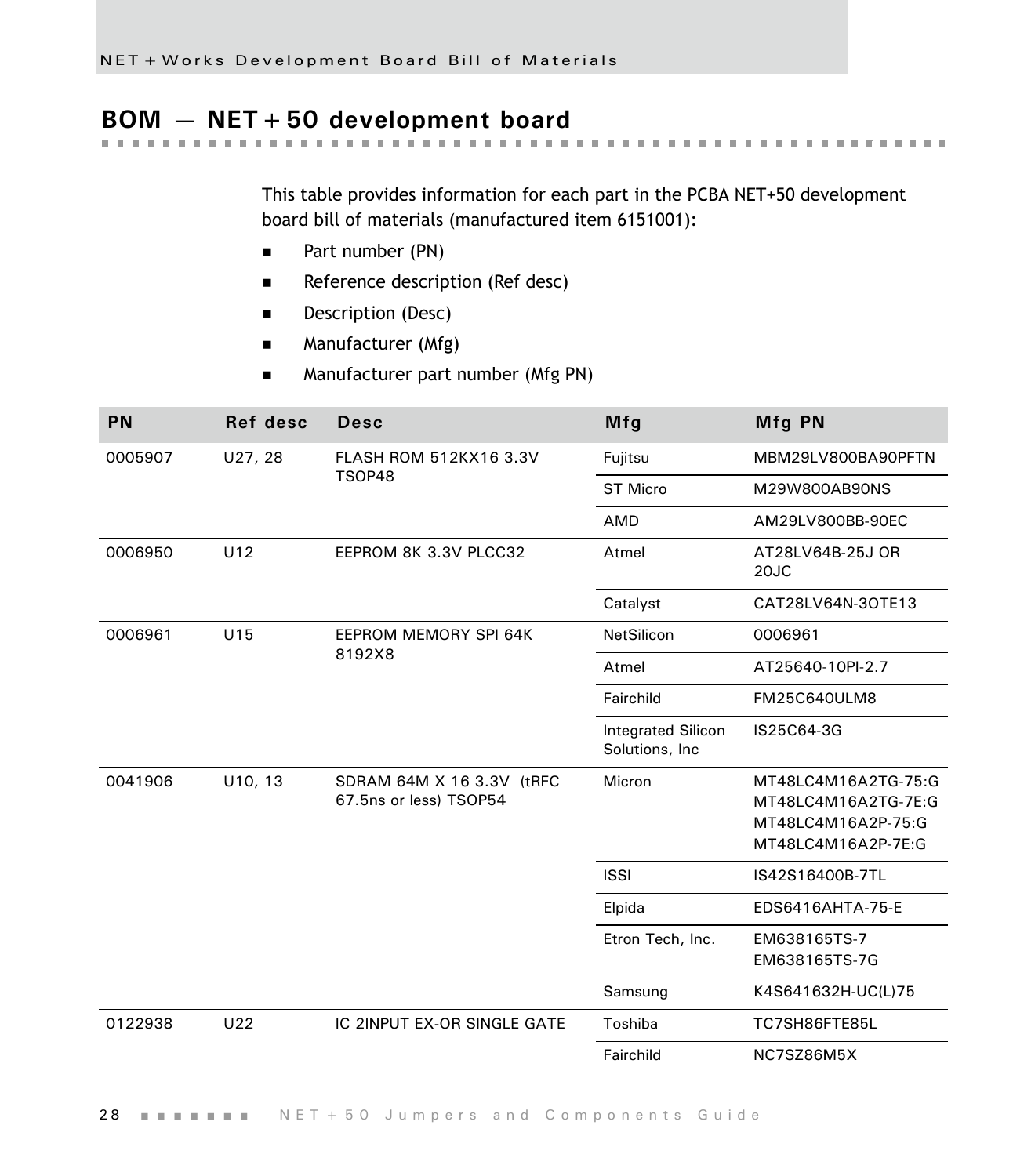| <b>PN</b> | Ref desc       | Desc                             | Mfg                               | Mfg PN            |
|-----------|----------------|----------------------------------|-----------------------------------|-------------------|
| 0122939   | U5-7, 19, 21,  | IC 2 INPUT AND SINGLE GATE 3.    | Toshiba                           | TC7SZ08FTE85L     |
|           | 25             |                                  | Fairchild                         | NC7SZ08M5X        |
| 0122940   | U20, 24, 26    | IC 2 INPUT OR SINGLE GATE 3.3    | Toshiba                           | TC7SZ32FTE85L     |
|           |                |                                  | Fairchild                         | NC7SZ32M5X        |
| 0122951   | U8             | IC MAX811 VOLT MONITOR 4 PIN     | Maxim                             | MAX811-SEUS-T     |
|           |                |                                  | <b>Analog Devices</b>             | ADM811SART        |
| 0122957   | U9             | IC 10/100 PHY 3.3V 64 PIN PBG    | NetSilicon                        | 0122957           |
|           |                |                                  | Intel                             | LXT971ABC         |
| 0125908   | U11, 14        | IC 16-BIT TRANSCEIVER3.3V SS     | <b>Texas Instruments</b>          | SN74LVC16245ADLR  |
|           |                |                                  | Pericom                           | PI74LCX16245VX    |
|           |                |                                  | <b>Integrated Device</b><br>Tech. | 74LVC16245APV     |
|           |                |                                  | Fairchild                         | 74CX16245MEA      |
| 0125911   | U23            | IC 74LCX00 QUAD 2INPUT<br>NAND G | <b>Texas Instruments</b>          | SN74LVC00ADR      |
|           |                |                                  | Toshiba                           | 74LCX00FN         |
|           |                |                                  | Fairchild                         | 74LCX00M          |
|           |                |                                  | <b>ST Micro</b>                   | 74LCX00M          |
| 0125925   | U2, 3          | IC TRANSCEIVER 3.3V 1MBPS 28     | Maxim                             | <b>MAX3245CAI</b> |
| 0125926   | U <sub>4</sub> | IC TRANSCEIVER 3.3V 12MBPS RS    | Maxim                             | MAX3491ECSD       |
| 0133995   | U18            | REGULATOR 2.5V SOT23-5<br>150MA  | Maxim                             | MAX8877EUK25-T    |
|           |                |                                  | <b>IMP</b>                        | IMP2185-2.5JUK/T  |
|           |                |                                  | <b>MICREL</b>                     | MIC5207-2.5BM5    |
|           |                |                                  | Telcom                            | TC1015-2.5VCT713  |
| 0133020   | U17            | REGULATOR LDO 1.25A 3.3V<br>TO26 | National Semi<br>Conductor        | LM3940IS-3.3      |
|           |                |                                  | <b>MICREL</b>                     | M1C2904A33BU      |
| 0137003   | U17            | IC NET + 50 BGA (ATMEL)          | NetSilicon                        | 0137003           |
| 0143900   | D1             | DIODE 1.5A RECTIFIER SOD-87      | Phillips                          | BYD17D            |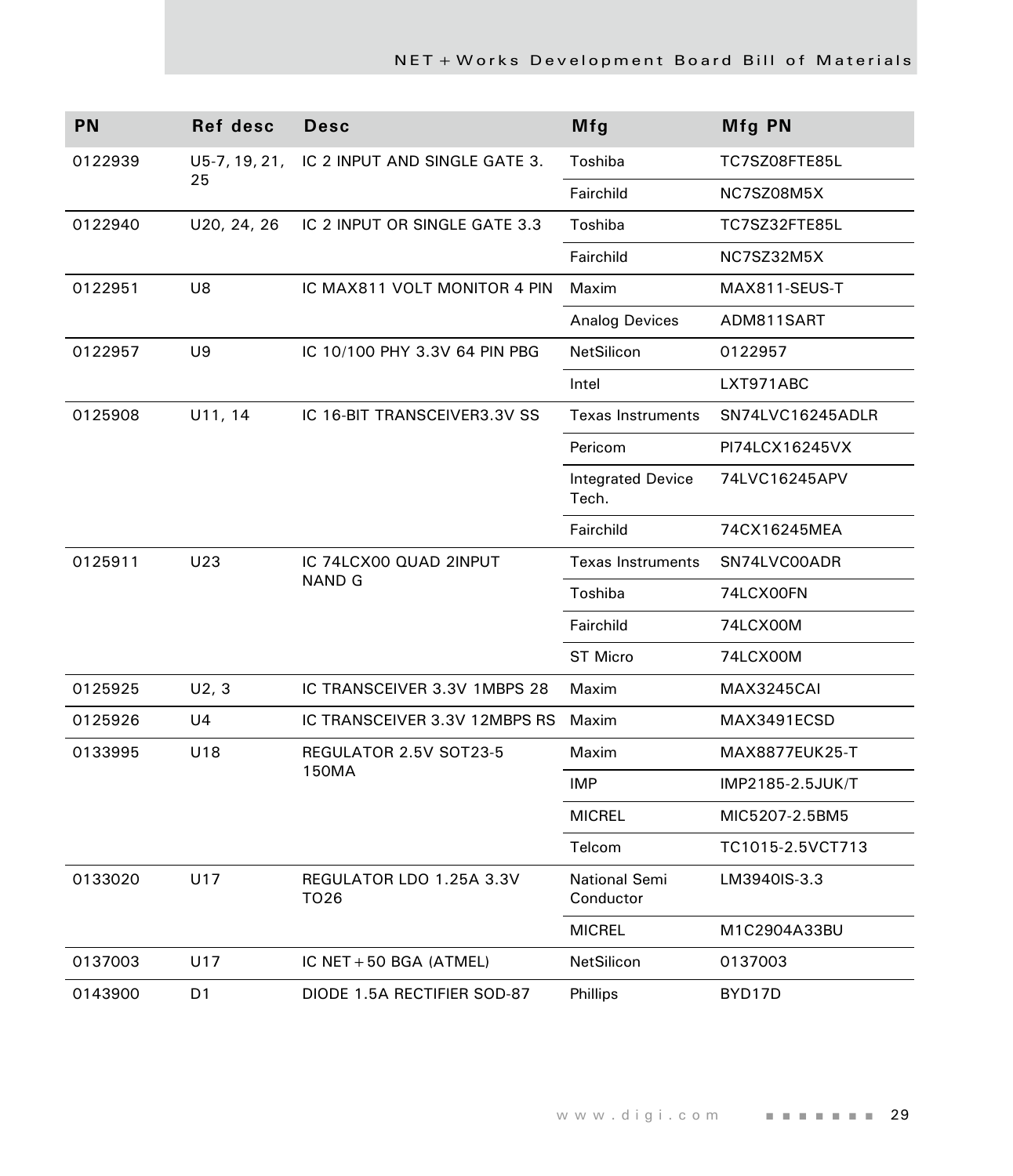| PN            | Ref desc                   | Desc                             | Mfg                       | Mfg PN                              |
|---------------|----------------------------|----------------------------------|---------------------------|-------------------------------------|
| 0144900       | D <sub>2</sub>             | DIODE ZM4735A ZENER<br>ZM-41(SM) | Diodes Inc                | ZM4735A-13                          |
|               |                            |                                  | American Power<br>Device  | ZM4735A-13                          |
|               |                            |                                  | <b>ITT</b>                | ZM4735A-13                          |
| 0163110       | SW2-6                      | SWITCH SPST 8 POS SM DIP 16PI    | C & K                     | TD08H0SK1                           |
| 0167000       | SW1                        | SWITCH PUSH BUTTON               | C & K                     | PTS635SL50                          |
| 0175902       | Y3                         | CRYSTAL 18.432 MHZ 20 PF         | Epson                     | MA40618.432M-GO                     |
|               |                            | (SMT                             | Fox                       | FPX-18.432-20                       |
|               |                            | <b>HEC</b>                       | HEC3A-18.432-MHZ-<br>20PF |                                     |
| 0175903<br>Y1 | CRYSTAL 25 MHZ FUNDAMENTAL | Epson                            | MA40625.000M-GO           |                                     |
|               |                            | 20                               | Fox                       | FPX-SM-25                           |
|               |                            |                                  | <b>HEC</b>                | HEC-3A-25MHZ-<br>20PF500PPM         |
| 0186000       |                            | FOOT NETSPRINT CABINET BASE      | Green Rubber              | 0186000                             |
| 0190900       | FB1-4                      | FERRITE BEAD 90Z @ 100MHZ        | <b>ACT</b>                | FB863226-Y7                         |
|               |                            | (SM                              | <b>FAIR-RITE</b>          | 2743021447                          |
| 0190902       | TB1, 2, 6                  | FERRITE BEAD 200Z 100MHZ (SM     | TDK                       | ACB2012M-150T                       |
|               |                            |                                  | Murata                    | BLM21B201S                          |
|               |                            |                                  | Steward                   | LI0805H151R-00                      |
|               |                            |                                  | Steward                   | LI0805D121R                         |
| 0190903       | TB3-5, 7, 8                | FERRITE BEAD 750Z 100MHZ (SM     | Murata                    | BLM21B601S-PT or<br><b>B102S-PT</b> |
|               |                            |                                  | <b>ACT</b>                | LCB-0805-TR                         |
|               |                            |                                  | <b>FAIR-RITE</b>          | 2508058017Z0                        |
| 0190950       | SB1-4, 6, 8                | EMI FILTER FERRITE CHIP EIA      | Murata                    | BLM41A800SPT                        |
|               |                            |                                  | Associated Comp.<br>Tech  | DCB-1806-3.5A                       |
| 0261920       | C37, 38                    | CAP 270 PF 50V 5% NPO<br>SM0603  | NetSilicon                | 0261920                             |
|               |                            |                                  | Murata                    | GRM1885C1H271JA01E                  |
|               |                            |                                  | AVX                       | 06035C0G271JAT2A                    |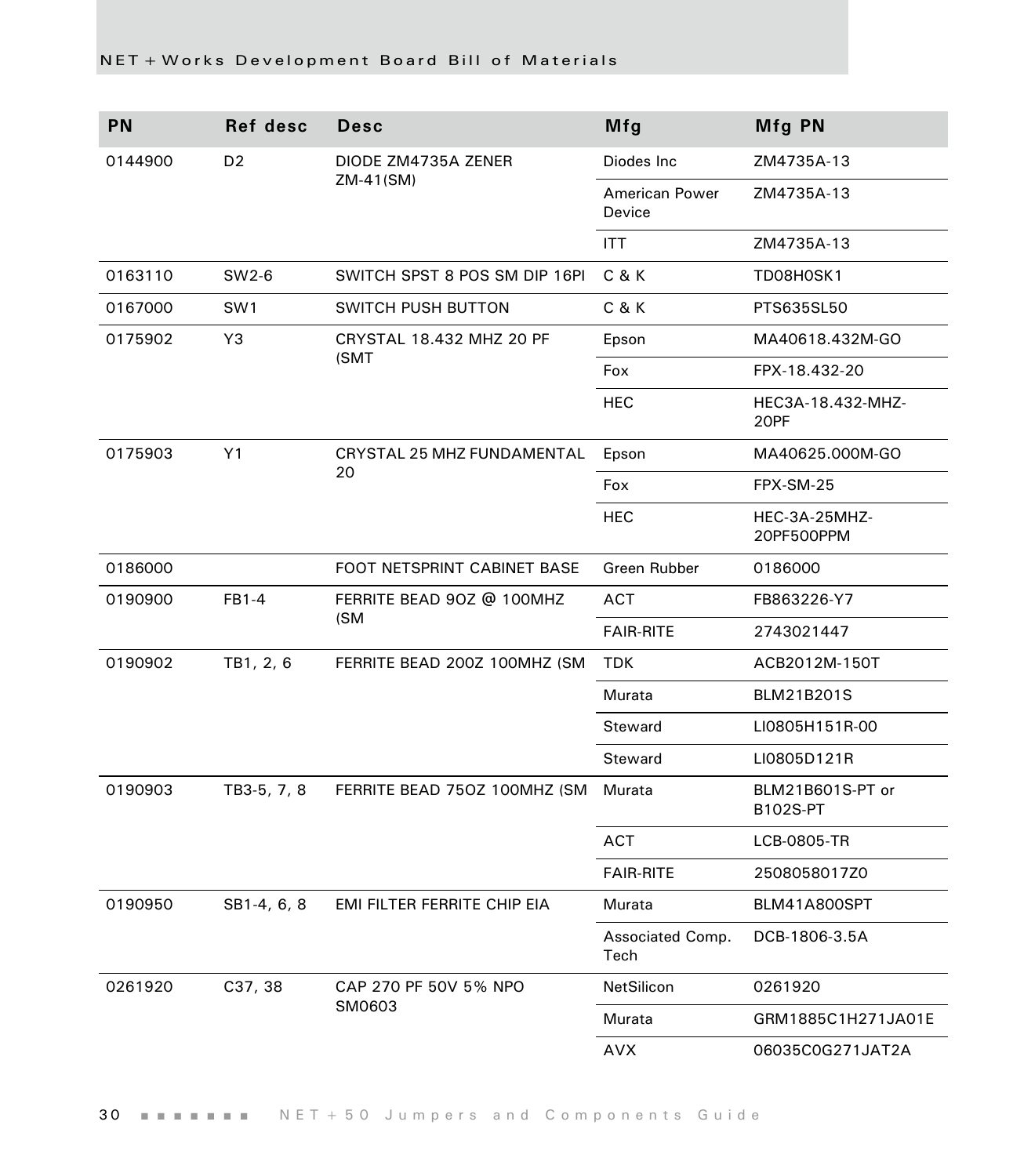| PN      | Ref desc                                                                                              | <b>Desc</b>                   | Mfg          | Mfg PN               |
|---------|-------------------------------------------------------------------------------------------------------|-------------------------------|--------------|----------------------|
| 0263901 | C48, 49, 62,                                                                                          | CAP 22 PF 50V 5% 0603         | Vitramon     | VJ0603A2220JXAAT     |
|         | 68                                                                                                    |                               | <b>NIC</b>   | NMC0603NPO220J50TR   |
|         |                                                                                                       |                               | <b>KEMET</b> | C0603C220J5GAC       |
|         |                                                                                                       |                               | <b>AVX</b>   | 06035A220JAT2A       |
| 0265901 | C76                                                                                                   | CAP 470 PF 50V 10% 0603       | NetSilicon   | 0265901              |
|         |                                                                                                       |                               | <b>NIC</b>   | NMC0603X7R471J50TRP  |
| 0268902 | C <sub>29</sub>                                                                                       | CAP .001 MFD 50V 10% 0603     | Vitramon     | VJ0603Y102KXAAT      |
|         |                                                                                                       |                               | <b>AVX</b>   | 06035C102KAT2A       |
| 0270901 | C30, 39                                                                                               | CAP .01 MFD 50V 10% 0603      | Vitramon     | VJ0603Y103KXAAT      |
|         |                                                                                                       |                               | <b>KEMET</b> | C0603C103K5RAC       |
|         |                                                                                                       |                               | <b>AVX</b>   | 06035C103KAT2A       |
| 0272903 | C17-27, 28,<br>$31-36, 40-$<br>47,<br>$50-61, 63,$<br>64, 66, 69-<br>75, 77, 79-<br>92, 94, 95,<br>96 | CAP .1 MFD 16V 10% 0603       | Vitramon     | VJ0603Y104KXJAT      |
|         |                                                                                                       |                               | <b>NIC</b>   | NMC0603X7R104K16TR   |
|         |                                                                                                       |                               | <b>AVX</b>   | 0603YC104KAT2A       |
| 0280951 | C3, 6, 8, 12,<br>13, 15, 16                                                                           | CAP 10UF 16V ELE SM B SIZE    | <b>NIC</b>   | NACE100M16V4X5.5TR13 |
|         |                                                                                                       |                               | Panasonic    | ECEV1CA100R          |
|         |                                                                                                       |                               | Nichicon     | UWX1C100MCR1GB       |
|         |                                                                                                       |                               | CAL Chip     | GACE100M16V4X5.5TR13 |
| 0282005 | C65                                                                                                   | CAPACITOR .0015uF 16V, 10%,   | <b>KEMET</b> | C0603C152K5RAC       |
|         |                                                                                                       | 0603                          | <b>AVX</b>   | 06035C152KAT2A       |
| 0285014 | C10                                                                                                   | CAP 10uF 16V 20% ELE LOW ESR  |              |                      |
| 0288002 | C1, 2, 7, 9                                                                                           | CAP 4.7 MF 25V 20% SIZE B ELE | Panasonic    | ECEV1EA4R7SR         |
|         |                                                                                                       |                               | Panasonic    | ECEV1VA4R7SR         |
|         |                                                                                                       |                               | CAL Chip     | GACE4R7M25V4X5.4TR13 |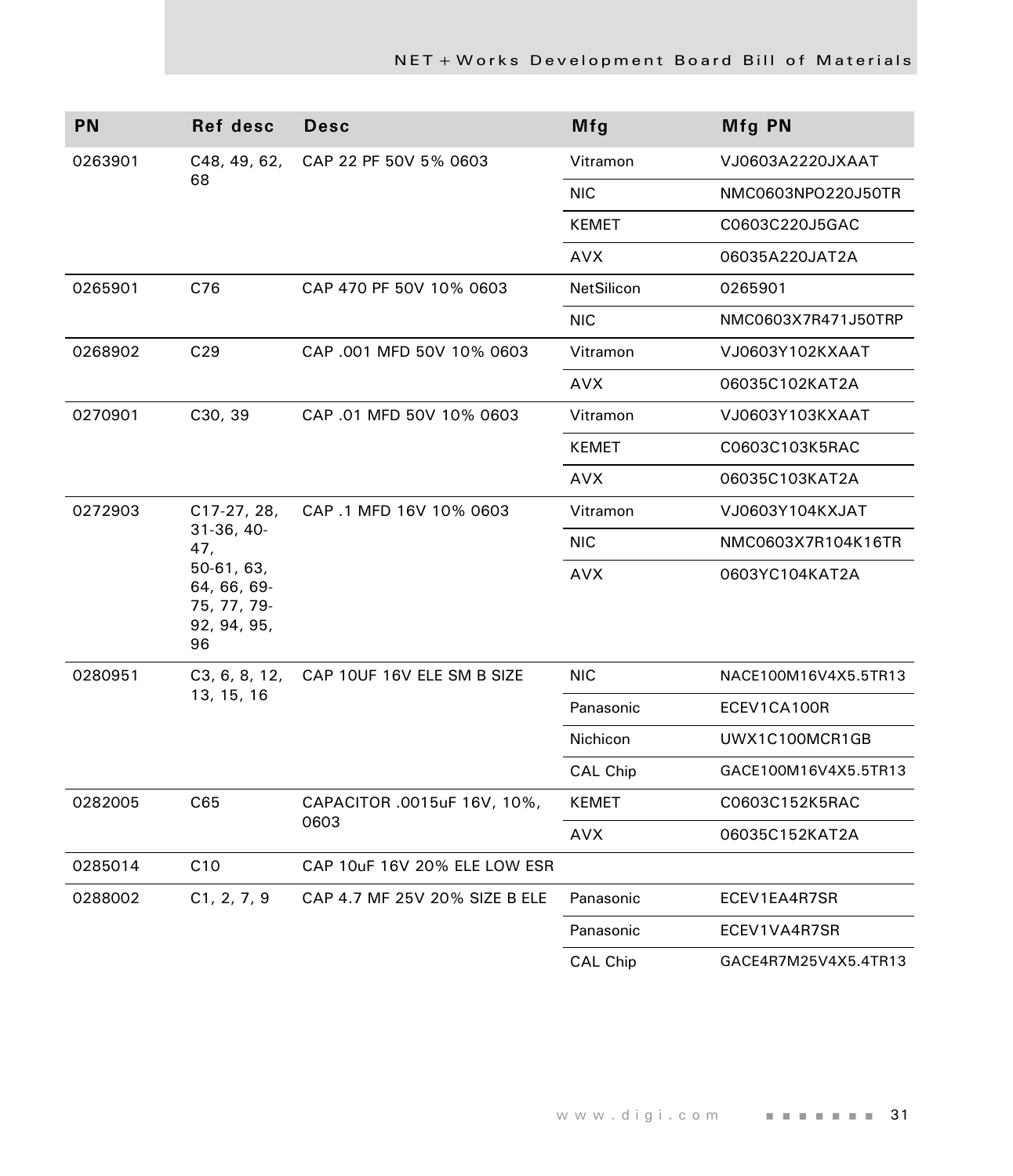| PN      | Ref desc                                                                                                                                                       | Desc                                       | Mfg                     | Mfg PN                            |
|---------|----------------------------------------------------------------------------------------------------------------------------------------------------------------|--------------------------------------------|-------------------------|-----------------------------------|
| 0288902 |                                                                                                                                                                | C4, 5, 11, 14 CAP 47 MF 16v 20% SIZE D ELE | <b>NIC</b>              | NACE470M16V6.3X5.5TR13            |
|         |                                                                                                                                                                |                                            | Panasonic               | ECEV1CA470ER                      |
|         |                                                                                                                                                                |                                            | CAL Chip                | GACE470M16V6.3x5.5<br><b>TR13</b> |
| 0288905 | C78                                                                                                                                                            | CAP .015UF X7R 5V MIN 0603                 | NetSilicon              | 0288905                           |
|         |                                                                                                                                                                |                                            | Murata                  | GRM188F51E153ZA01D                |
|         |                                                                                                                                                                |                                            | Panasonic               | <b>ECJ-1VB1C153K</b>              |
|         |                                                                                                                                                                |                                            | Panasonic               | ECJ-1VF1H153Z                     |
| 0370900 | R1C1, R2C1,<br>R3C1, R4C1                                                                                                                                      | RES 0 OHM 1/8W 5% (SM 1206)                | Any                     | 0370900 any MFG                   |
| 0370902 | R5, 7, 9, 14-                                                                                                                                                  | RES 0 OHM 5% 0603                          | NetSilicon              | 0370902                           |
|         | 17, 20, 21,<br>25, 26, 29,<br>31, 34, 39,<br>45, 57-59,<br>71, 75, 79,<br>90, 114,<br>121, 122,<br>143,<br>$152 - 154$ ,<br>159, 160,<br>162, 163,<br>166, 167 |                                            | Panasonic               | ERJ3GEY0R00V                      |
| 0371902 | R63, 67, 68,                                                                                                                                                   | RES 56 OHM 5% 1/16w 0603                   | NetSilicon              | 0371902                           |
|         | 72, 73, 77,<br>78, 82, 98,<br>103, 104,<br>110-112,<br>116-119,<br>139, 141                                                                                    |                                            | Panasonic               | ERJ3GEYJ560V                      |
| 0377900 | R51                                                                                                                                                            | RES 100 OHM 1/8W 1% (SM 1206)              | NetSllicon              | 0377900                           |
|         |                                                                                                                                                                |                                            | Tad Components,<br>Inc. | CR181000FM                        |
| 0377902 | R64, 99                                                                                                                                                        | RES 100 0HM 5% 1/16W 0603                  | NetSilicon              | 0377902                           |
|         |                                                                                                                                                                |                                            | Panasonic               | ERJ3GEYJ101V                      |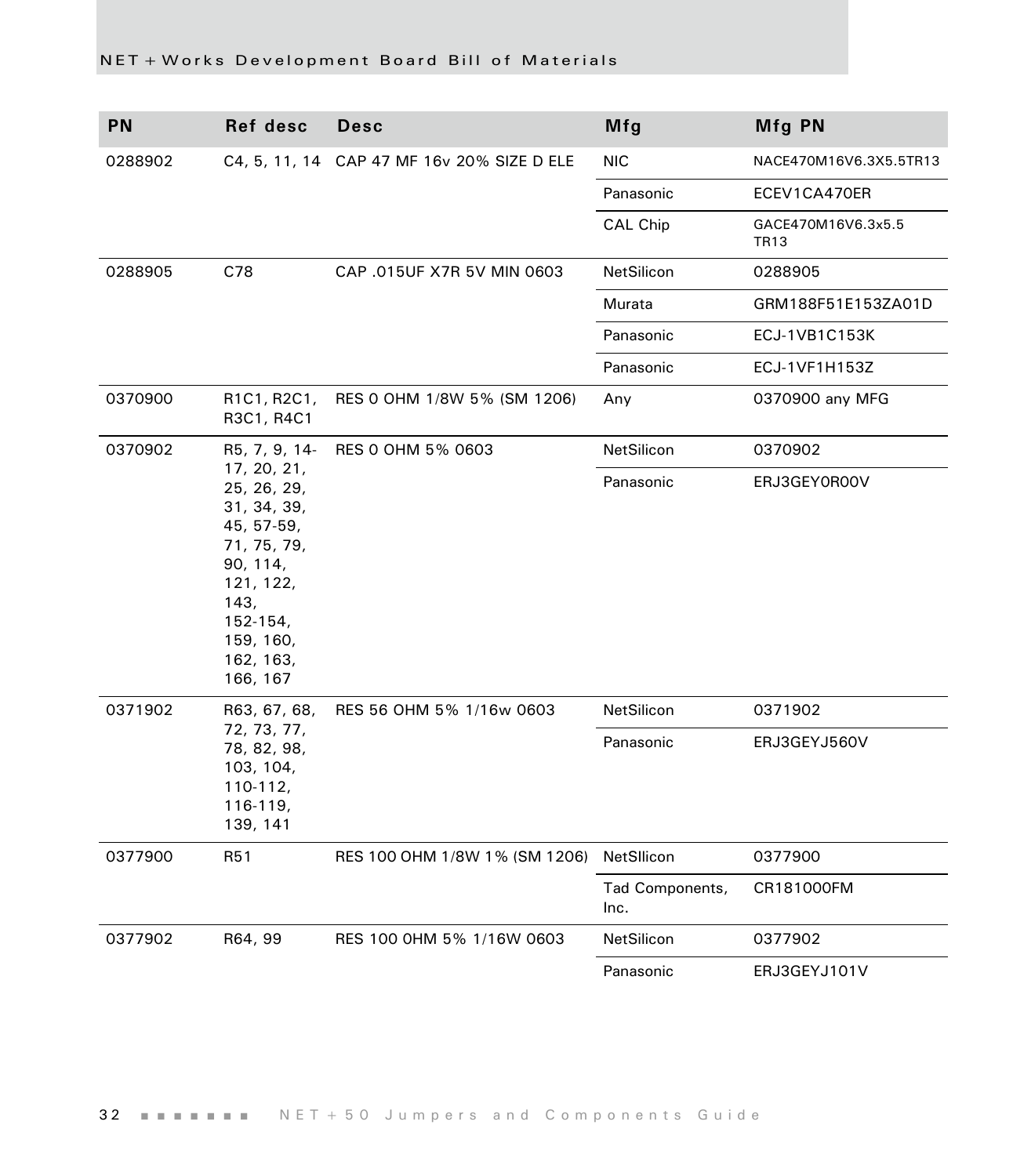| PN      | Ref desc                                                                                                                                          | <b>Desc</b>                   | Mfg                    | Mfg PN       |
|---------|---------------------------------------------------------------------------------------------------------------------------------------------------|-------------------------------|------------------------|--------------|
| 0377904 | R <sub>123</sub>                                                                                                                                  | RES 820 OHM 5% 1/16W 0603     | NetSilicon             | 0377904      |
|         |                                                                                                                                                   |                               | <b>AVX</b>             | CR10-821J-T  |
|         |                                                                                                                                                   |                               | Panasonic              | ERJ3GEYJ821V |
| 0384901 | R2-4, 6, 8,<br>11, 23                                                                                                                             | RES 220 OHM 5% 1/16W 0603     | NetSilicon             | 0384901      |
|         |                                                                                                                                                   |                               | <b>AVX</b>             | CR10-221J-T  |
|         |                                                                                                                                                   |                               | Panasonic              | ERJ3GEYJ221V |
| 0400003 | RN1-6, 2-6                                                                                                                                        | RES ARRAY (8 RESISTOR) 22 OHM | NetSilicon             | 0400003      |
|         |                                                                                                                                                   |                               | KOA                    | CN1J8TE220J  |
|         |                                                                                                                                                   |                               | <b>CTS Corporation</b> | 742C163      |
| 0400020 | RP2-4                                                                                                                                             | RES NET 10K OHM 1/16W 5%      | NetSilicon             | 0400020      |
| 0400021 | RP1                                                                                                                                               | RES NET 1K OHM 1/16W 5%       | NetSilicon             | 0400021      |
| 0400028 | R65                                                                                                                                               | RES 1.5K 5% 1/16W 0603        | NetSilicon             | 0400028      |
|         |                                                                                                                                                   |                               | AVX                    | CR10-152J-T  |
|         |                                                                                                                                                   |                               | Panasonic              | ERJ3GEYJ152V |
| 0400904 | R <sub>13</sub> , 18, 22,<br>24, 27, 30,<br>37, 40, 83-<br>88,<br>92-96, 105,<br>106, 126-<br>131, 133-<br>138, 140,<br>$144 - 147$ ,<br>156, 157 | RES 1K 5% 1/16W 0603          | NetSilicon             | 0400904      |
|         |                                                                                                                                                   |                               | AVX                    | CR10-102J-T  |
|         |                                                                                                                                                   |                               | Panasonic              | ERJ3GEYJ102V |
| 0416906 | R46, 47                                                                                                                                           | RES 49.9 OHM 1/16W 1% 0603    | NetSilicon             | 0416906      |
|         |                                                                                                                                                   |                               | AVX                    | CR10-49R9F-T |
| 0424904 | R <sub>10</sub> , 12, 28,<br>36, 41-43,<br>48-50, 70,<br>89, 91, 100,<br>107, 108,<br>132                                                         | RES 10K 5% 1/16W 0603         | NetSilicon             | 0424904      |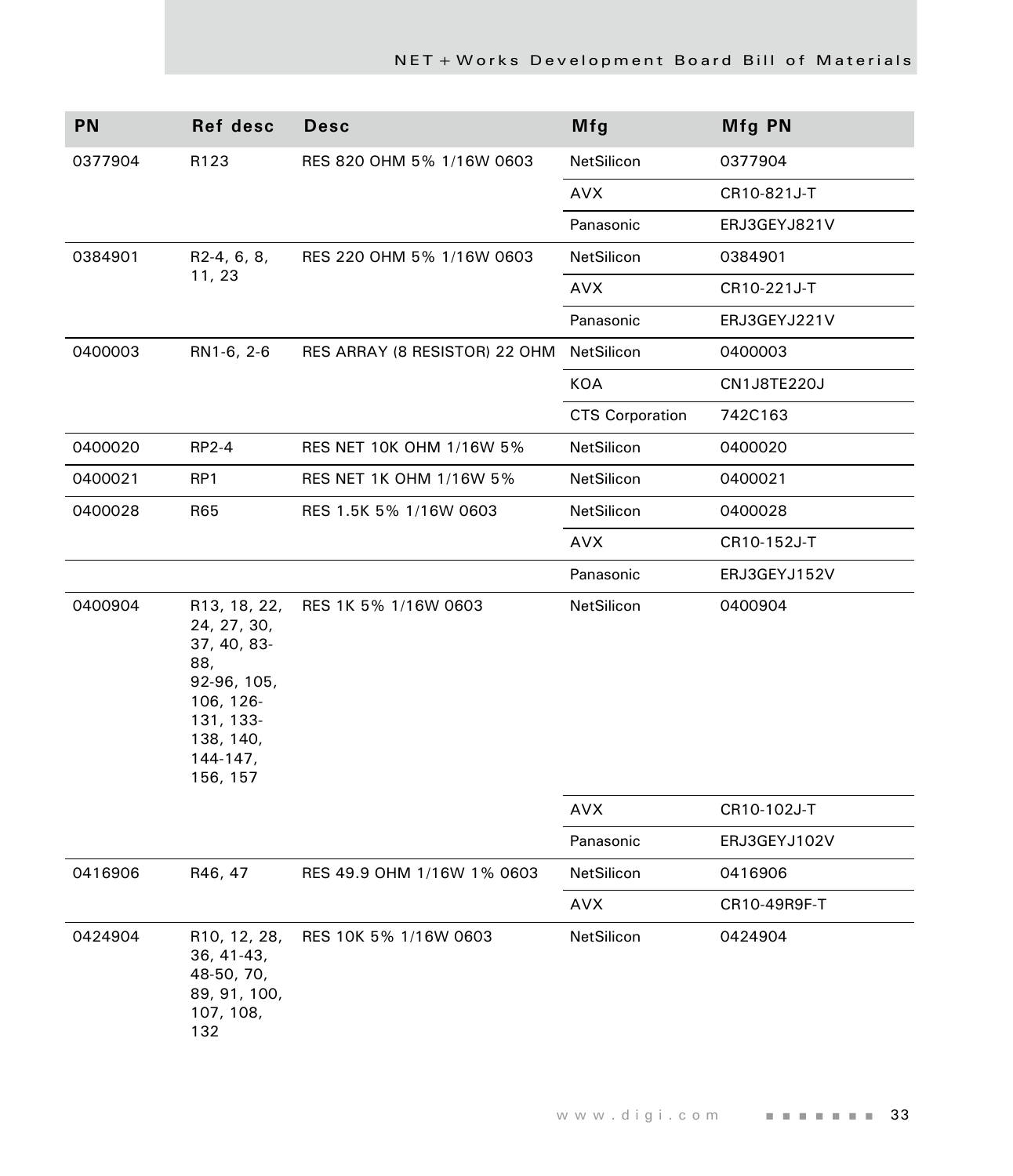| <b>PN</b> | Ref desc                                                       | Desc                                    | <b>Mfg</b>               | Mfg PN            |
|-----------|----------------------------------------------------------------|-----------------------------------------|--------------------------|-------------------|
|           |                                                                |                                         | <b>AVX</b>               | CR10-103J-T       |
|           |                                                                |                                         | Panasonic                | ERJ3GEYJ103V      |
| 0425902   | R124                                                           | RES 15 OHM 5% 1/16W 0603                | <b>NetSilicon</b>        | 0425902           |
|           |                                                                |                                         | <b>AVX</b>               | CR10-242J-T       |
|           |                                                                |                                         | Panasonic                | ERJ3GEYJ242V      |
| 0432902   | R54, 55, 60-<br>62, 69, 74,<br>76, 81, 97,<br>109, 120,<br>142 | RES 2.4K 5% 1/16W 0603                  | NetSilicon               | 0432902           |
|           |                                                                |                                         | <b>AVX</b>               | CR10-242J-T       |
|           |                                                                |                                         | Panasonic                | ERJ3GEYJ242V      |
| 0511930   | R <sub>53</sub>                                                | RES 22.1K 1% 1/16W 0603                 | NetSilicon               | 0511930           |
|           |                                                                |                                         | <b>AVX</b>               | CR10-221F-T       |
| 0606000   | DL1,3,5                                                        | LED GREEN (1) PCB MOUNT RIGHT           | Kingbrite                | L-73CB/1GDA-24    |
|           |                                                                |                                         | P-TEK                    | <b>PL506-1GRA</b> |
|           |                                                                |                                         | LITE ON                  | LTL-53311         |
| 0607000   | DL2,4                                                          | LED YELLOW (1) PCB MOUNT RIGH Kingbrite |                          | L-73CB/YDA24      |
|           |                                                                |                                         | P-TEK                    | PL506-1Y.112      |
|           |                                                                |                                         | LITE ON                  | LT553-11          |
| 0700010   | J3                                                             | CONN PULSE THRU HOLE TAB DN R Pulse     |                          | J0026D21B         |
| 0705000   | J2                                                             | CONN DIN JACK 5 CONTACT 180 D           | Singatron                | DJ-021-5P         |
| 0752101   | P1, 2                                                          | CONN 9 PIN RA MALE .318FP (DB           | NetSilicon               | 0752101           |
|           |                                                                |                                         | <b>KYCON</b>             | K22-E9P-N         |
| 0773010   | $J4-8$                                                         | CONN VERTICAL 38 POS MICTOR             | <b>NetSilicon</b>        | 0773010           |
|           |                                                                |                                         | AMP                      | 767054-1          |
| 0777550   | P10                                                            | HEADER 50 PIN BOX 4 ROW<br><b>STAGG</b> | <b>MOUSER</b>            | 554-50NFHL12GT    |
|           |                                                                |                                         | Circuit Assembly<br>Corp | CA-50NFHL-12GT    |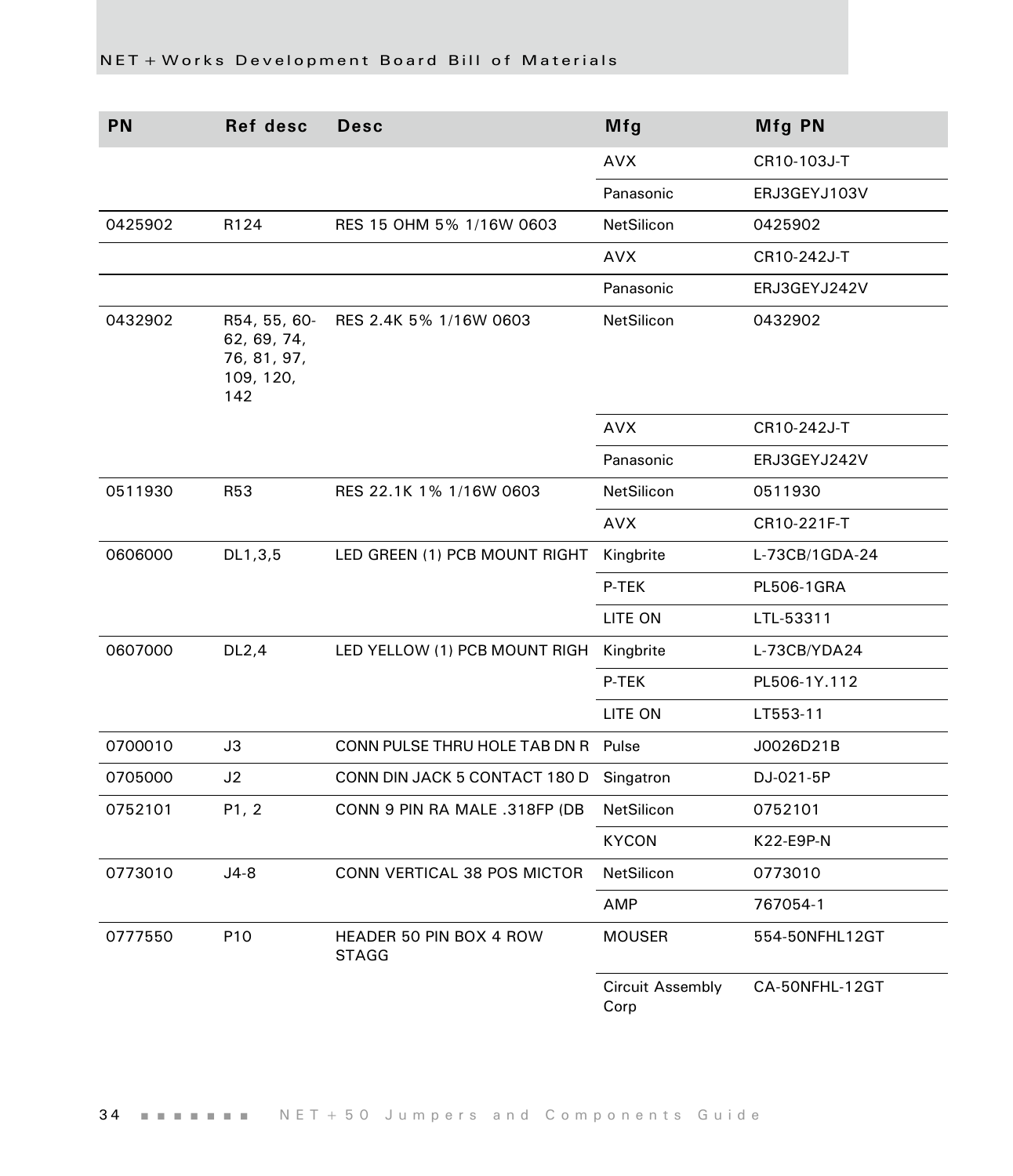| PN         | Ref desc        | Desc                                           | Mfg                             | Mfg PN          |
|------------|-----------------|------------------------------------------------|---------------------------------|-----------------|
| 0777551    | P11, 12         | <b>HEADER 60 PIN BOX 4 ROW</b><br><b>STAGG</b> | <b>Circuit Assembly</b><br>Corp | CA-60NFHL-12GT  |
| 0778000    | P5-9            | HEADER 3X8 TERMINAL STRIP (ST                  | Singatron                       | 2203-24-S-02    |
| 0790001    | JP1             | HEADER 3PIN SINGLE ROW<br><b>STRAIG</b>        | Singatron                       | 201-1X3-GS      |
|            |                 |                                                | <b>RDI</b>                      | PHSS03G1        |
| 0790002    | JP <sub>2</sub> | HEADER 2PIN SINGLE ROW<br><b>STRAIG</b>        | Singatron                       | 2201-2-S-02     |
|            |                 |                                                | <b>RDI</b>                      | PHSS02G1        |
| 0790004    | P <sub>4</sub>  | <b>HEADER 6PIN SINGLE ROW</b><br><b>STRAIG</b> | Singatron                       | 2201-6-S-02     |
|            |                 |                                                | <b>RDI</b>                      | PHSS06G1        |
| 0790012    | P <sub>3</sub>  | <b>HEADER 7 X 2 DOUBLE ROW</b><br><b>STRAI</b> | Singatron                       | 2202-14-S-02    |
|            |                 |                                                | <b>RDI</b>                      | PHDS14G1        |
| 0791000    | JP1, 2          | JUMPER MINI 2-POSITION .1"SPA                  | NetSilicon                      | 0791000         |
|            |                 |                                                | Eastern Micro<br>Devise         | 146-02          |
|            |                 |                                                | Eastern Micro<br>Devise         | 206-B1          |
|            |                 |                                                | Berg                            | 6547-004        |
|            |                 |                                                | Berg                            | 6547-005        |
|            |                 |                                                | <b>Project Resources</b>        | 0500-B-G-02-6-1 |
| 0791001    | P5-9            | SHUNT (JUMPER) 2X8<br>.1"SPACING               | <b>FAI Tech</b>                 | MJX-MD-8        |
|            |                 |                                                | <b>FRAMATOME</b><br><b>CONN</b> | 69145-216       |
|            |                 |                                                | COM CON<br>Connectors           | CCM1J235-08G    |
| 1077000    | ASM to J2       | SCREW 2-56 MACH 1/4"L SLOT<br><b>RD</b>        | NetSilicon                      | 1077000         |
| 1951000    |                 | PWB DEVICE SERVER BGA                          | <b>NetSilicon</b>               | 1951000         |
| DWG6151XXX |                 | ASSY DWG DEVICE SERVER BGA                     | NetSilicon                      | DWG6151XXX      |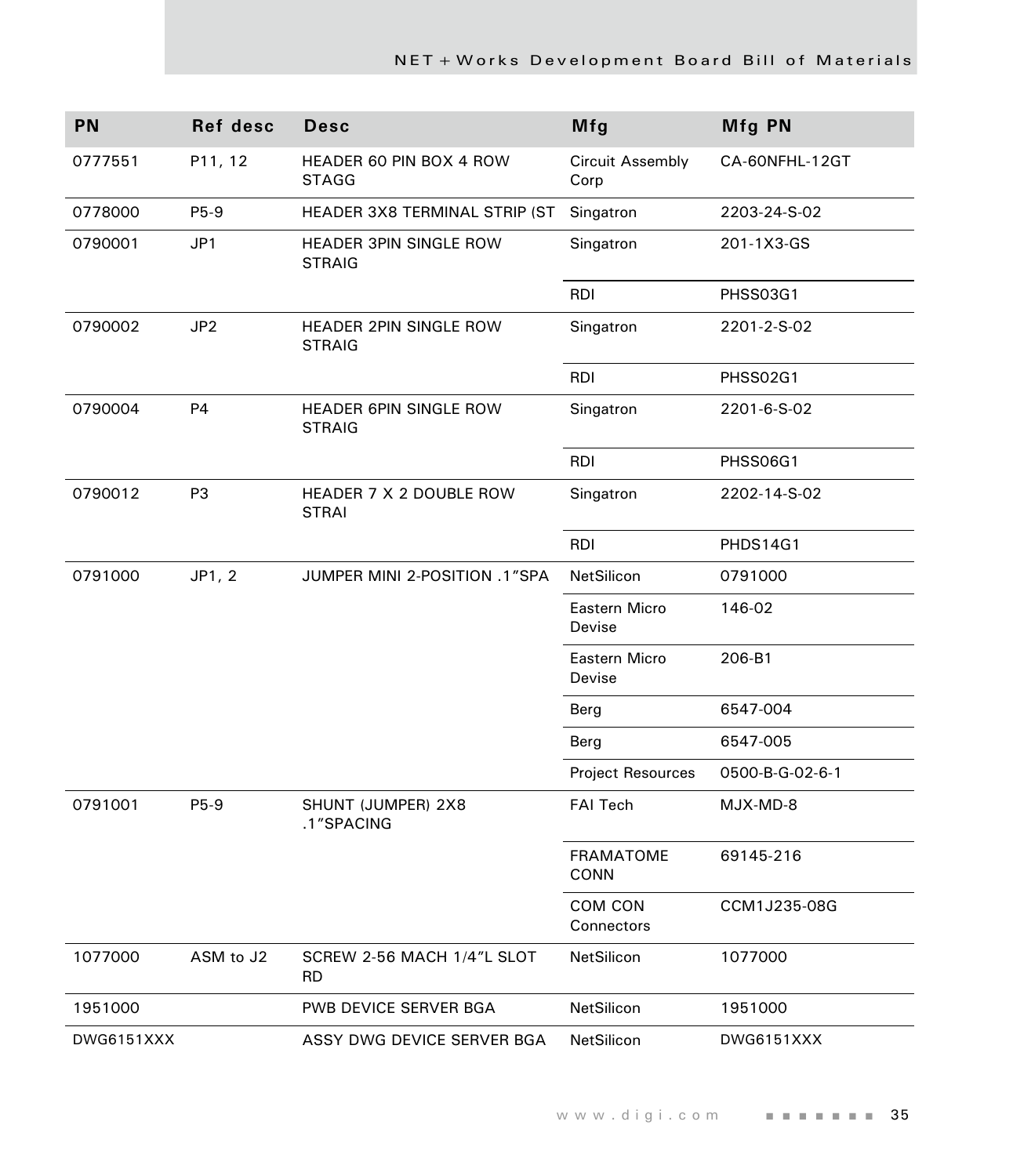| <b>PN</b>        | Ref desc                                                                                                                                                                                   | <b>Desc</b>                 | Mfg               | Mfg PN           |
|------------------|--------------------------------------------------------------------------------------------------------------------------------------------------------------------------------------------|-----------------------------|-------------------|------------------|
| SCH1951000       |                                                                                                                                                                                            | SCHEMATIC DEVICE SERVER BGA | NetSilicon        | SCH1951000       |
| <b>XXXNONPOP</b> | C67, 93;<br>FB5; J1; R1,<br>19, 32, 33,<br>35, 38, 44,<br>52, 55, 56,<br>66, 80, 101,<br>102, 113,<br>115, 125,<br>$148 - 151$ ,<br>155,<br>158,161,<br>164, 165;<br>SB5, 7, 9;<br>U16; Y2 | COMPONENTS NOT POPULATED    | <b>NetSilicon</b> | <b>XXXNONPOP</b> |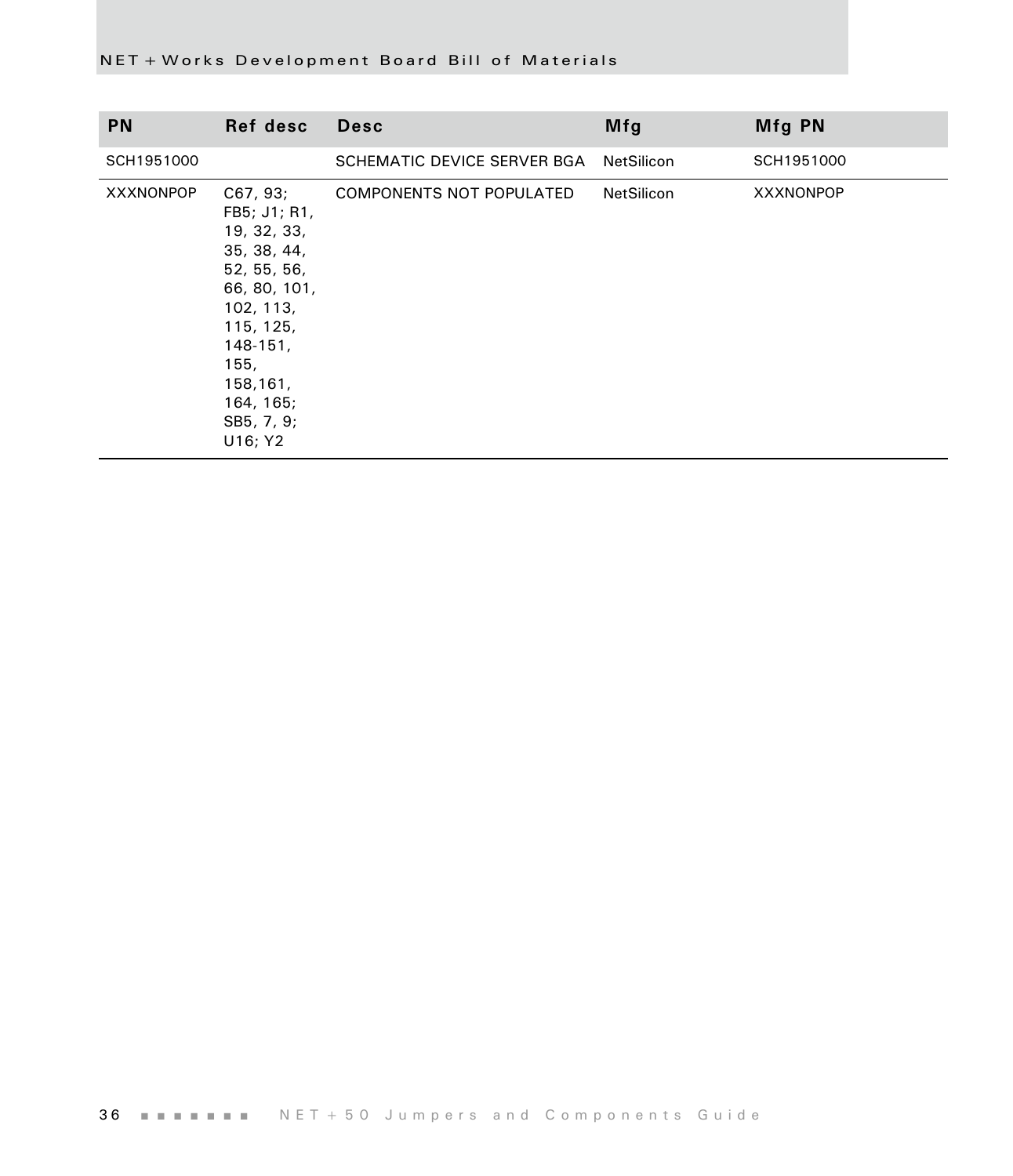# *Index*

# **A**

[ASYNC serial ports 2](#page-11-2)

# **C**

[chip select configuration 2](#page-11-3) configuring [chip selects 2](#page-11-4) [DIP switches 5](#page-14-3) [connectors and designations 4](#page-13-1) [crystal 2](#page-11-5)

# **D**

[DIP switches, configuring 5](#page-14-4) [DRAM 2](#page-11-6)

# **E**

[EEPROM standard 2](#page-11-7) [Ethernet interface 8](#page-17-1) [Ethernet® port 2](#page-11-8)

# **F**

[features of the NET+Works development](#page-11-9)  board 2

# **I**

[internal registers, using to configure chip](#page-11-10)  select 2

# **J**

[JTAG ICE port 2](#page-11-11) [jumpers and designation 3](#page-12-1)

## **L**

[LED indicators 2](#page-11-12)

# **N**

[NET+ARM internal registers 2](#page-11-13) NET+Works development board [features 2](#page-11-14)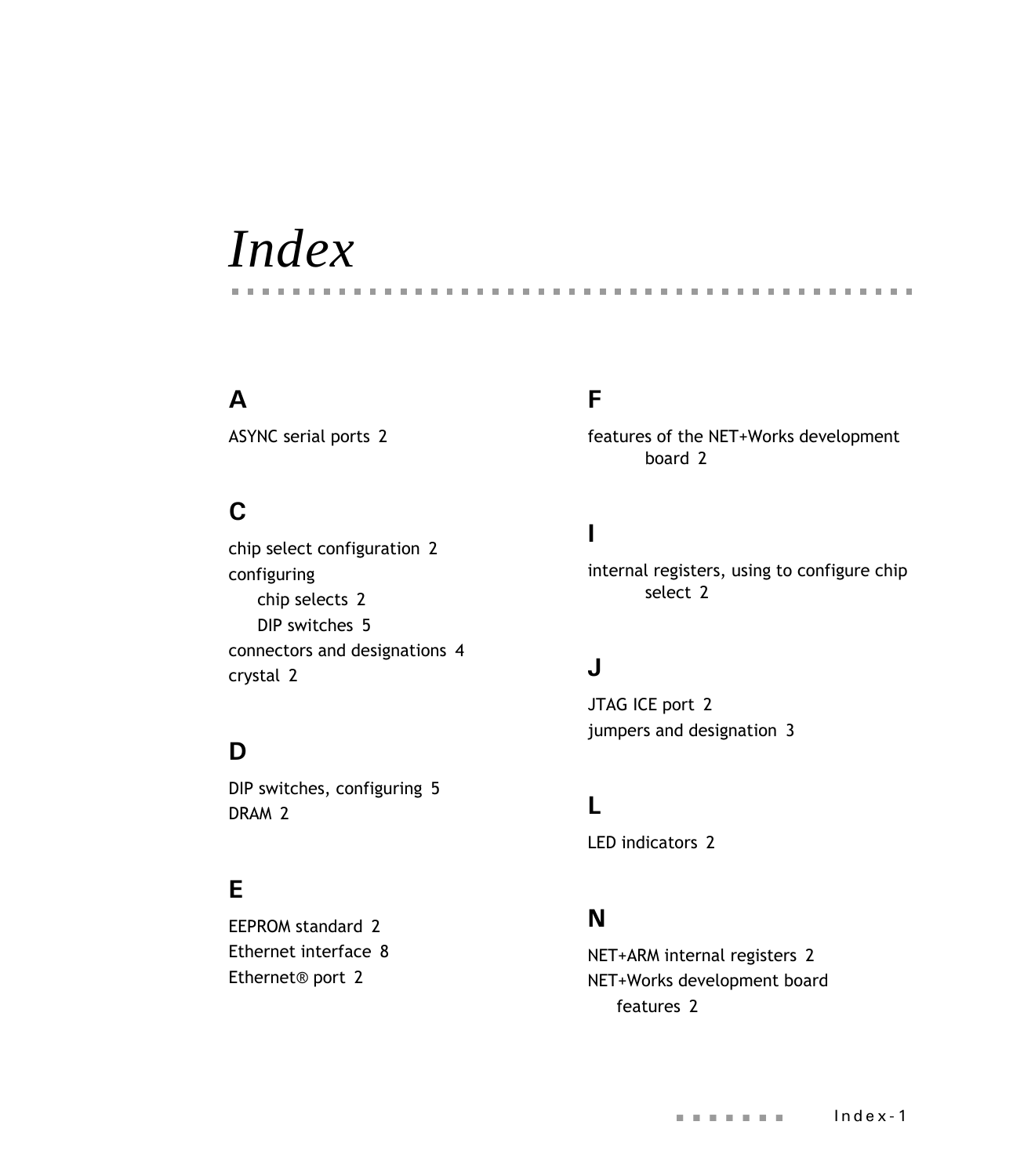# **S**

[selecting flash memory bank 5](#page-14-5)